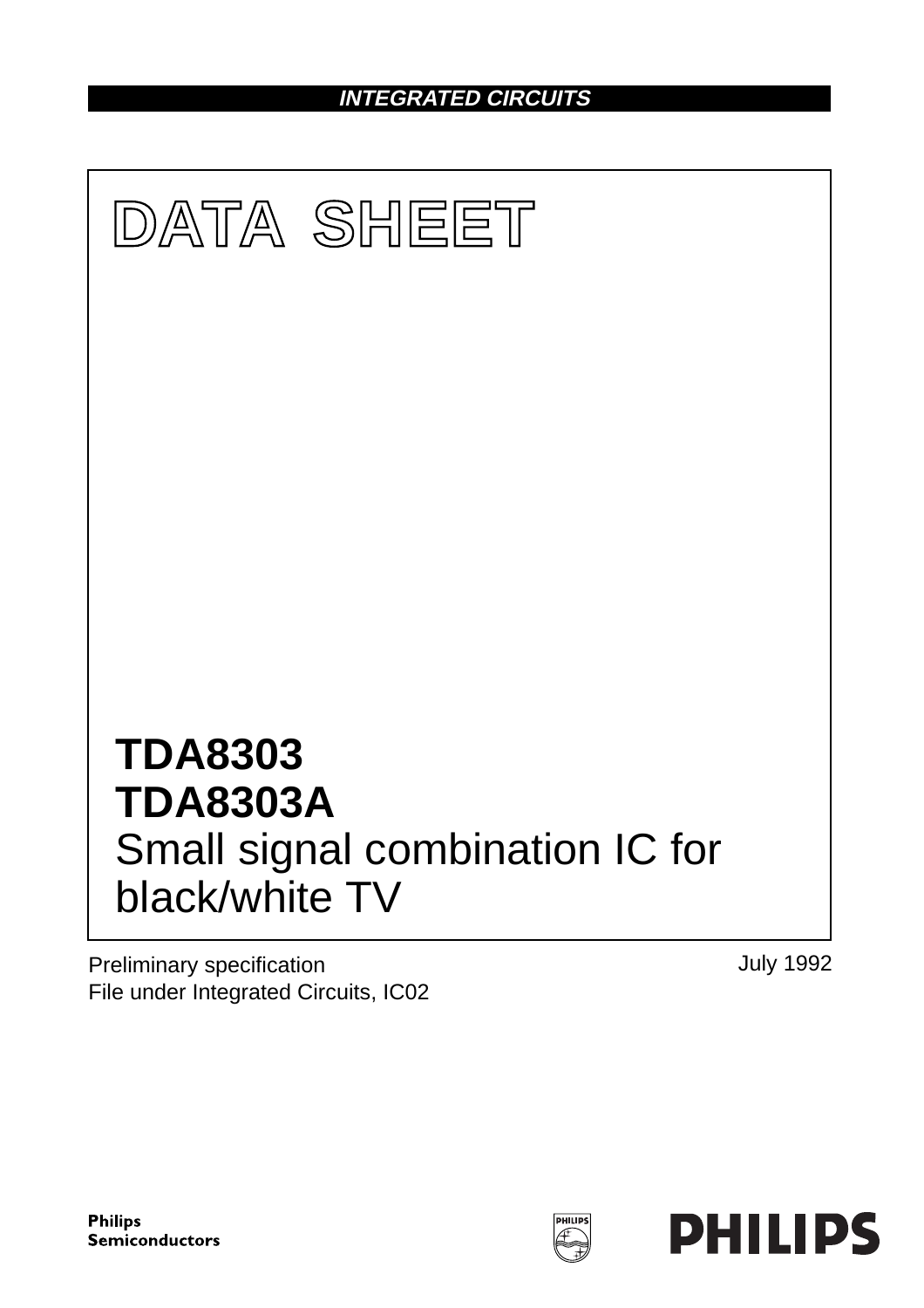# **TDA8303A**

## **FEATURES**

- Video IF amplifier with synchronous demodulator
- Automatic gain control (AGC) detector suitable for negative modulation
- AGC tuner
- Automatic frequency control (AFC) circuit with sample-and-hold
- Video preamplifier
- Sound IF amplifier and demodulator
- DC volume control or separate supply for starting the horizontal oscillator
- Audio preamplifier
- Horizontal synchronization circuit with two control loops
- Vertical synchronization (divider system) and sawtooth generation with automatic amplitude adjustment for 50 and 60 Hz
- Transmitter identification (mute)

## **GENERAL DESCRIPTION**

The TDA8303/TDA8303A combines all small signal functions (except the tuner) which are required for a monochrome television receiver. For a complete black and white receiver only the output stages for video, sound, horizontal and vertical deflection and a tuner have to be added.

The TDA8303 is for applications with npn tuners and the TDA8303A for pnp tuners.

## **FUNCTIONAL DESCRIPTION**

#### **Video IF amplifier, demodulator and video amplifier**

Each of the three AC-coupled IF stages permits the omission of DC feedback and possesses a control range in excess of 20 dB. An additional advantage is the symmetry of the amplifier which results in a less critical application.

The IF amplifier is followed by a passive synchronous demodulator providing a regenerated carrier signal. This is limited by a logarithmic limiter circuit prior to its application to the demodulator. The limiter has a very low differential phase shift which results in good differential gain and phase figures.

The video amplifier also contains a white spot inverter and a noise clamp which limits interference pulses to a point below the peak sync level. This circuit is more effective than a noise inverter and results in an improved picture stability, with respect to interference.

## **AFC-circuit**

The reference signal for the AFC circuit is obtained from the demodulator tuned circuit. In this way only one tuned circuit needs to be applied and only one adjustment has to be carried out. The disadvantage with this method is that the frequency spectrum of the signal fed to the detector is determined by the SAW filter characteristic. This spectrum is asymmetrical with respect to the picture carrier so that the AFC output voltage is dependent on the video signal.

To overcome this video frequency dependency of the AFC output, the demodulator output is followed by a sample-and-hold circuit which samples during the sync level of the signal. This means that only the carrier signal is available to the AFC and it will not be affected by the video information.

At very weak input signals the drive signal of the AFC circuit will contain substantial noise. This noise has an asymmetrical frequency spectrum causing an offset in the AFC output voltage. This effect can be minimized by applying a notch in the demodulator tuned circuit. The sample-and-hold circuit is followed by an amplifier with high output impedance, therefore the steepness of the of the AFC control voltage is dependent on the load impedance.

#### **ORDERING INFORMATION**

| <b>EXTENDED TYPE</b> | <b>PACKAGE</b> |                     |                 |                                  |  |  |
|----------------------|----------------|---------------------|-----------------|----------------------------------|--|--|
| <b>NUMBER</b>        | <b>PINS</b>    | <b>PIN POSITION</b> | <b>MATERIAL</b> | <b>CODE</b>                      |  |  |
| TDA8303              | 28             | DIL                 | plastic         | SOT <sub>117<sup>(1)</sup></sub> |  |  |
| <b>TDA8303A</b>      | 28             | DIL                 | plastic         | $SOT117^{(1)}$                   |  |  |

#### **Note**

1. SOT117-1; 1996 December 3.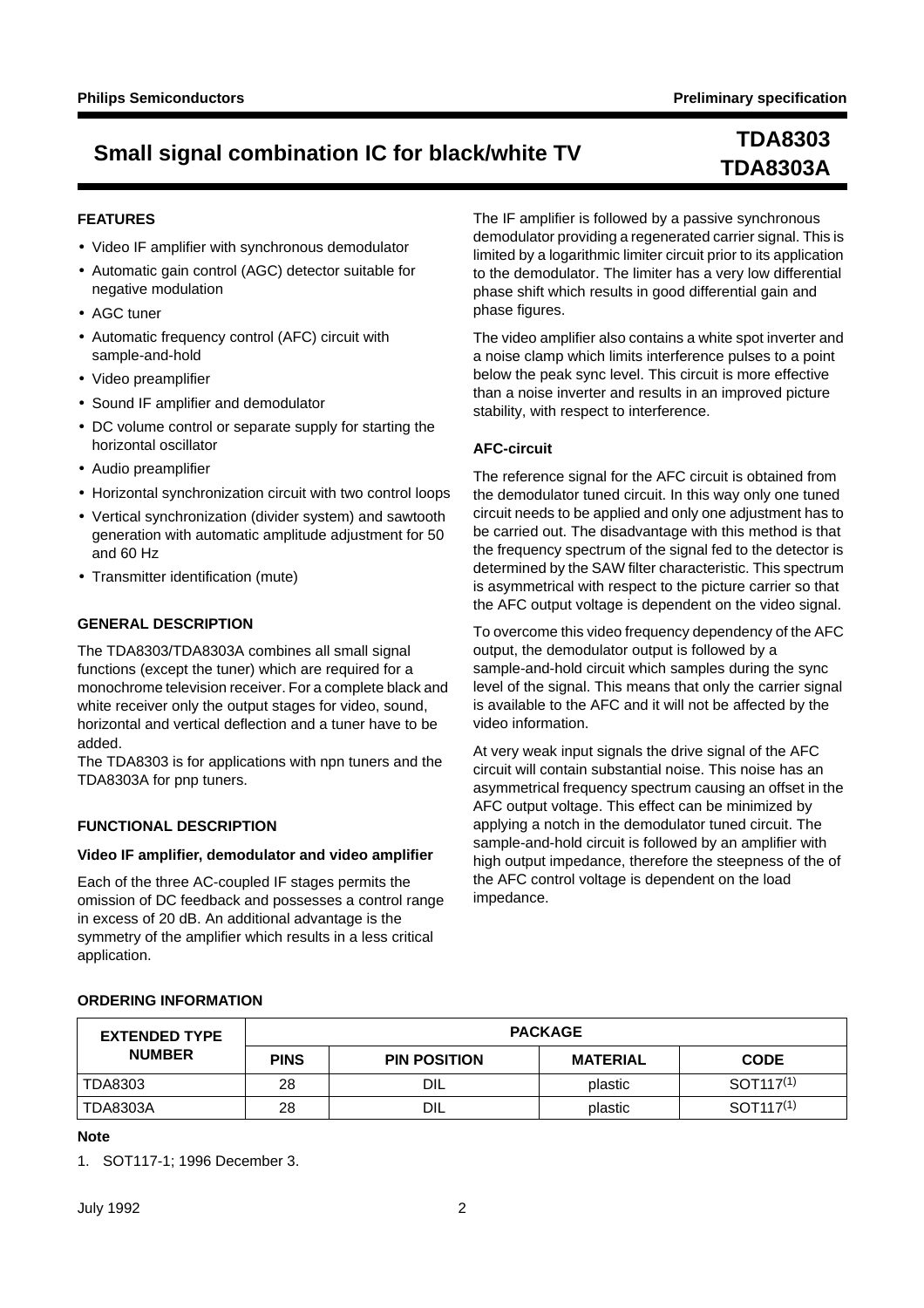# TDA8303A

### **QUICK REFERENCE DATA**

| <b>SYMBOL</b>                                | <b>PARAMETER</b>                                         | <b>CONDITIONS</b>         | MIN.                     | TYP.                     | MAX.                     | <b>UNIT</b> |
|----------------------------------------------|----------------------------------------------------------|---------------------------|--------------------------|--------------------------|--------------------------|-------------|
| <b>Supply</b>                                |                                                          |                           |                          |                          |                          |             |
| $V_P$                                        | positive supply voltage (pin 7)                          |                           | 9.5                      | 12                       | 13.2                     | $\vee$      |
| I <sub>P</sub>                               | supply current (pin 7)                                   |                           | 90                       | 125                      | 160                      | mA          |
| $I_{start}$                                  | start current (pin 11)                                   | note 1                    | $\overline{\phantom{0}}$ | 6.5                      | 9                        | mA          |
| <b>Video</b>                                 |                                                          |                           |                          |                          |                          |             |
| IF sensitivity (RMS value)<br>$V_{8-9(RMS)}$ |                                                          | at 38.9 MHz;<br>note 2    | 20                       | 40                       | 65                       | $\mu V$     |
| $\mathsf{G}_{8\text{-}9}$                    | IF gain control range                                    |                           | $\overline{\phantom{0}}$ | 74                       | $\equiv$                 | dB          |
| S/N                                          | signal-to-noise ratio                                    | input signal $=$<br>10 mV | $\overline{\phantom{0}}$ | 57                       |                          | dB          |
| $V_{18(p-p)}$                                | AFC output voltage swing<br>(peak-to-peak value)         |                           | 10.5                     | $\overline{\phantom{0}}$ | 11.5                     | V           |
| Sound                                        |                                                          |                           |                          |                          |                          |             |
| $V_{12(RMS)}$                                | AF output signal (RMS value)                             | note 3                    | 400                      | 600                      | 800                      | mV          |
| <b>AMS</b>                                   | AM suppression                                           | at $V_1 = 50$ mV          | $\overline{\phantom{0}}$ | 58                       | $\overline{\phantom{0}}$ | dB          |
| <b>THD</b>                                   | total harmonic distortion                                |                           | $\overline{\phantom{0}}$ | 0.5                      | $\overline{\phantom{0}}$ | %           |
| <b>Sync</b>                                  |                                                          |                           |                          |                          |                          |             |
| $V_{25}$                                     | required sync pulse amplitude                            | note 4                    | 200                      | $\equiv$                 | $\overline{\phantom{0}}$ | mV          |
| $I_{27}$                                     | required input current during flyback pulse              |                           | 0.1                      | $\overline{\phantom{0}}$ | $\overline{2}$           | mA          |
| $V_{22}$                                     | coincidence detector output voltage                      |                           |                          |                          |                          |             |
|                                              | in synchronized condition                                |                           |                          | 9.7                      |                          | V           |
|                                              | in no signal condition                                   |                           |                          | 1.5                      | $\overline{\phantom{0}}$ | V           |
| $V_{22}$                                     | vertical feedback for DC voltage                         |                           | 2.9                      | 3.3                      | 3.7                      | V           |
| $V_{22(p-p)}$                                | vertical feedback for AC voltage<br>(peak-to-peak value) |                           |                          | 1.2                      |                          | $\vee$      |

#### **Notes to the quick reference data**

- 1. Pin 11 has a double function. When during switch-on a current of 9 mA is supplied to this pin, it is used to start the horizontal oscillator. The main supply can then be obtained from the horizontal deflection stage. When no current is supplied to this pin it can be used as a volume control.
- 2. On set AGC.
- 3. The output signal is measured at  $\Delta f = 7.5$  kHz and maximum volume control.
- 4. The minimum value is obtained by connecting a 1.8 kΩ resistor and a 470 nF capacitor in series between the video output and pin 25. The slicing level can be varied by changing the value of this resistor (higher resistance value results in a larger value of the minimum sync pulse amplitude). The slicing level is independent of the video information.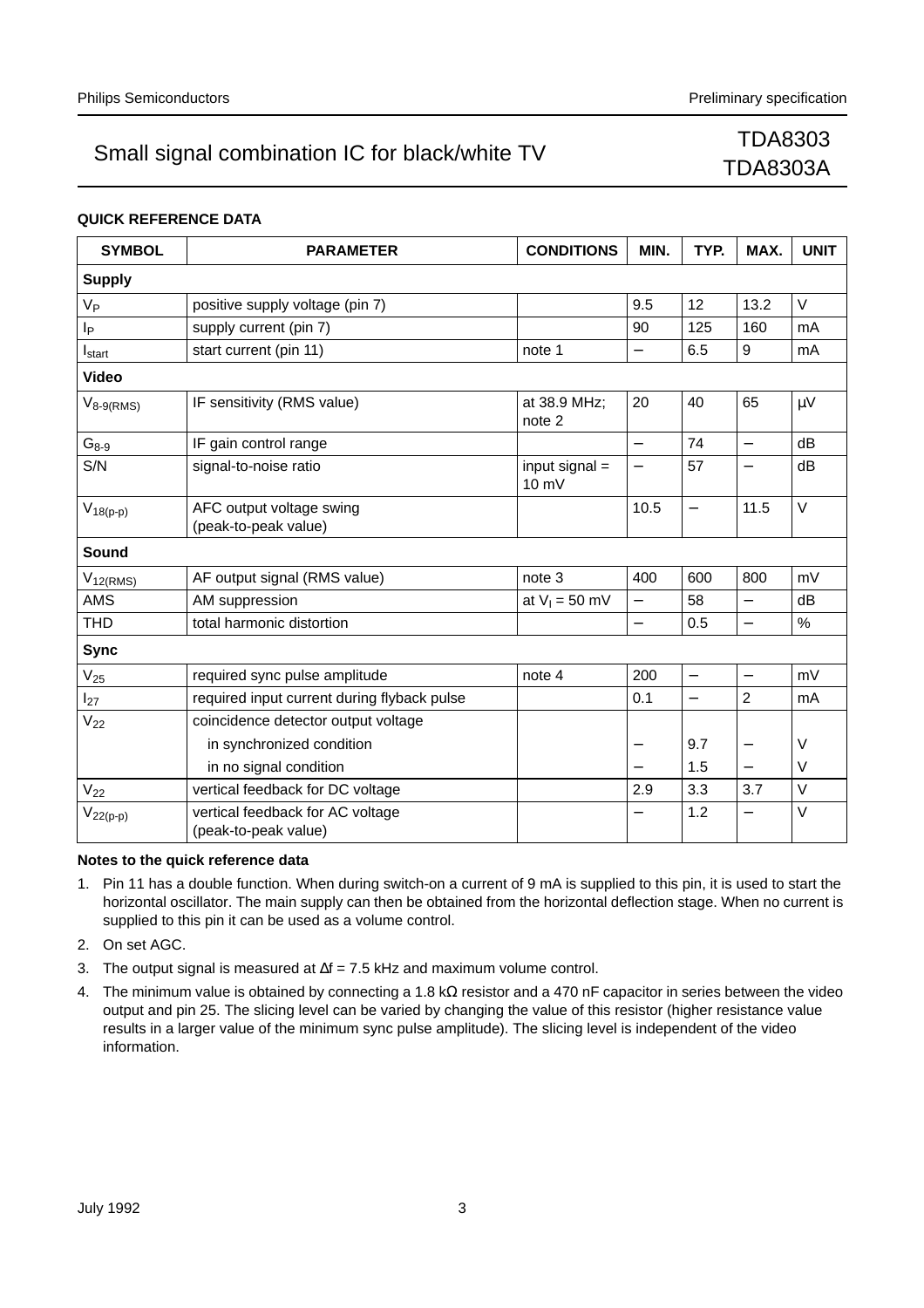## TDA8303 TDA8303A

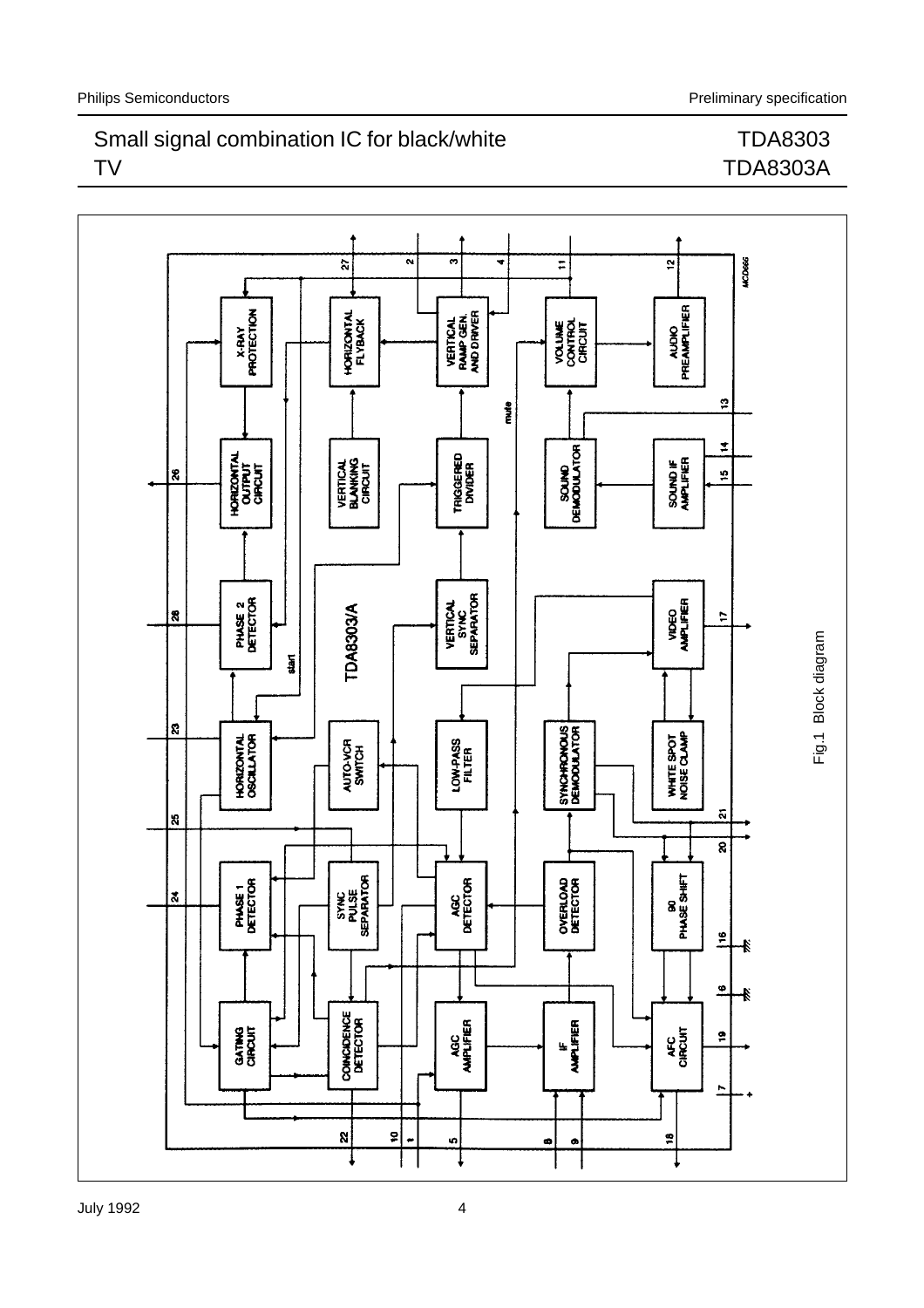## TDA8303 TDA8303A

## **PINNING**

| PIN            | <b>DESCRIPTION</b>                         |
|----------------|--------------------------------------------|
| 1              | AGC take-over                              |
| 2              | vertical ramp generator                    |
| 3              | vertical drive                             |
| 4              | vertical feedback                          |
| 5              | tuner AGC                                  |
| 6              | ground                                     |
| $\overline{7}$ | supply voltage input                       |
| 8              | video IF input                             |
| 9              | video IF input                             |
| 10             | IF AGC                                     |
| 11             | volume control/start horizontal oscillator |
| 12             | audio output                               |
| 13             | sound demodulator                          |
| 14             | sound IF decoupling                        |
| 15             | sound IF input                             |
| 16             | ground (for some critical parts)           |
| 17             | video amplifier output                     |
| 18             | <b>AFC</b> output                          |
| 19             | AFC S/H, AFC switch                        |
| 20             | video demodulator tuned circuit            |
| 21             | video demodulator tuned circuit            |
| 22             | coincidence detector                       |
| 23             | horizontal oscillator                      |
| 24             | phase 1 detector                           |
| 25             | sync separator input                       |
| 26             | horizontal drive output                    |
| 27             | horizontal flyback input                   |
| 28             | phase 2 detector                           |

## **AGC circuit**

The AGC circuit of the TDA8303/TDA8303A is a top-sync detector. The video signal coming from the video amplifier passes a 2nd order low-pass filter before it is compared with an internal reference level. The comparator stage is gated when the horizontal oscillator is synchronized with the video signal, such that interference pulses outside the gating time have no influence on the gain control.

#### **Sound circuit**

The sound quality of the TDA8303/TDA8303A compared with the predecessors has been improved at weak signal conditions. The improvement has been achieved by the new IF amplifier which is less sensitive for radiation from the sound IF amplifier and by change of the ground and supply connections in the IC. When out-of-sync condition is detected by the coincidence detector the sound output is muted. When no mute is required the minimum voltage level on pin 22 should be clamped to a high level of 5 V. At this level the gating of the AGC is switched off and the phase 1 detector has a high output current for reliable catching of a new transmitter.

## **Vertical synchronization**

The TDA8303/TDA8303A embodies a synchronized divider system for generating the vertical sawtooth at pin 2 having several advantages and features such as:

- The vertical frequency is alignment free. The divider automatically adapts to a vertical frequency of 50 Hz or 60 Hz including automatic amplitude correction and its operating modes offer maximum interference/disturbance protection.
- A discriminator-window checks the accuracy of the vertical trigger pulse. Internally clock pulses are generated by doubling the line frequency. The divider operates in the 60 Hz mode when the trigger pulse appears before count 576, otherwise the 50 Hz mode will be active.
- The divider system operates with two different reset windows for maximum interference/disturbance protection. The windows are activated via an up/down counter. The counter increases its counter-value by 1 for each time the separated vertical sync pulse appears within the selected window, otherwise the counter value is decreased by 1.

## **Modes of operation**

Large search window: divider ratio between 488 and 576.

This mode is valid for the following conditions:

- Divider is looking for a new transmitter
- Divider ratio found does not comply with the narrow window specification limits
- Up/down counter value of the divider system, operating in the narrow window mode, drops below count 10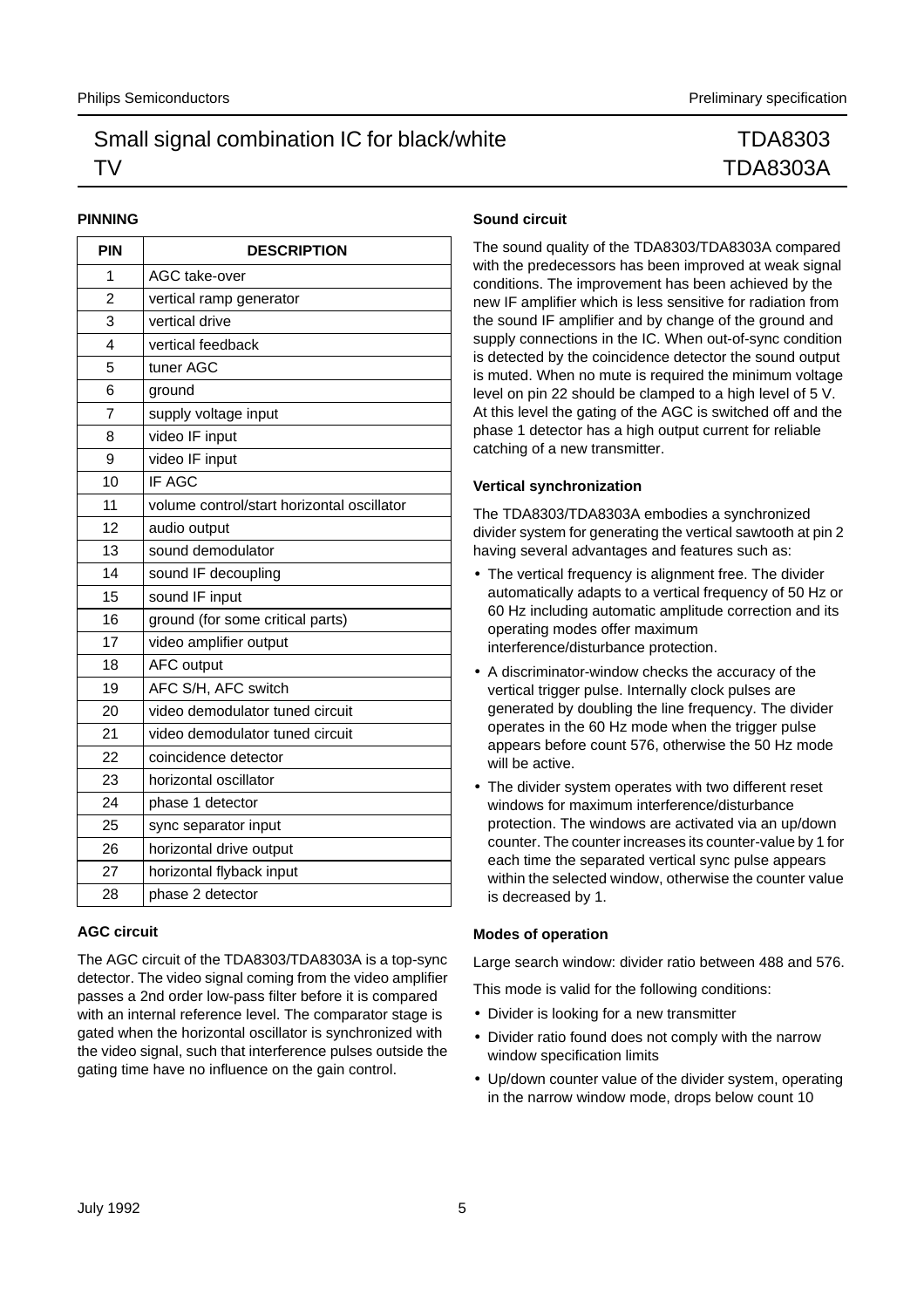# TDA8303A

Narrow window mode: divider ratio between 522 and 528 (60 Hz); or 622 and 628 (50 Hz).

- The divider system switches over to narrow window mode when the up/down counter has reached his maximum value of 15 approved vertical sync pulses
- When the divider operates in the narrow window mode and a vertical sync pulse is missing within the window, the divider is reset at the end of that window and the counter value is decreased by 1
- At a counter value below 10 the divider system switches over to the large window mode
- The divider system also generates an anti-top-flutter pulse which inhibits the phase 1 detector during the vertical sync pulse. The pulse width is dependent on the divider mode. For the large window mode the start is generated at the reset of the divider. In the narrow window mode the anti-top-flutter pulse starts at the beginning of the first equalizing pulse. The anti-top-flutter pulse ends at count 10 for the 50 Hz mode and count 12 for the 60 Hz mode

#### **VCR switch**

An extra time constant switch in the horizontal phase detector makes an external VCR switch redundant. The time constant is automatically switched depending on the signal strength of the IF input (pins 8/9) and the coincidence detector.

When a strong signal is detected ( $V_{8/9} > 2.2$  mV) and the circuit is synchronized the time constant of the phase detector is optimum for VCR playback, a fast time constant during the vertical retrace to correct head errors of the VCR and during scan a sufficient time constant to correct fluctuations of the horizontal sync

During weak signal and synchronized conditions the time constant is enlarged and the phase detector is gated. This

ensures a stable display which is not disturbed by the noise in the video signal. When the circuit is not synchronized the time constant is fast and not gated to ensure a short catching time.

## **Combination of DC volume control and start-up feature**

Pin 11 of the IC can be used as a DC volume control or as a start-up feature of the horizontal oscillator/output circuit dependent on the application.

Volume control is achieved by connecting a 4.7 k $\Omega$ potentiometer or a DC voltage of 0 to 3 V to pin 11. When a current of 9 mA is supplied to pin 11 the volume control is set to a fixed output signal level and the circuit will generate drive pulses for the horizontal deflection and the main supply can be derived from the deflection.

## **Application when external video signals require synchronization**

The input to the sync separator is externally available via pin 25. For normal application the video output signal at pin 17 is AC-coupled to the sync separator input. It is possible to interrupt this connection and drive the sync separator from other sources.

When external signals are applied to the sync separator the connections between the two parts must be interrupted. This can be achieved by connecting pin 22 to ground, which results in the following conditions:

- AGC detector is not gated
- Mute circuit not active, sound channel remains switched on
- Phase detector 1 has an optimum time constant for external video sources and is not gated

#### **LIMITING VALUES**

In accordance with the Absolute Maximum System (IEC 134)

| <b>SYMBOL</b>    | <b>PARAMETER</b>                    |       | <b>MAX</b> | <b>UNIT</b> |
|------------------|-------------------------------------|-------|------------|-------------|
| Vь               | supply voltage (pin 7)              |       | 13.2       |             |
| $P_{\text{tot}}$ | total power dissipation             |       | 2.3        | W           |
| l stg            | storage temperature range           | $-55$ | $+150$     | °C          |
| amb              | operating ambient temperature range | $-25$ | $+65$      | $^{\circ}C$ |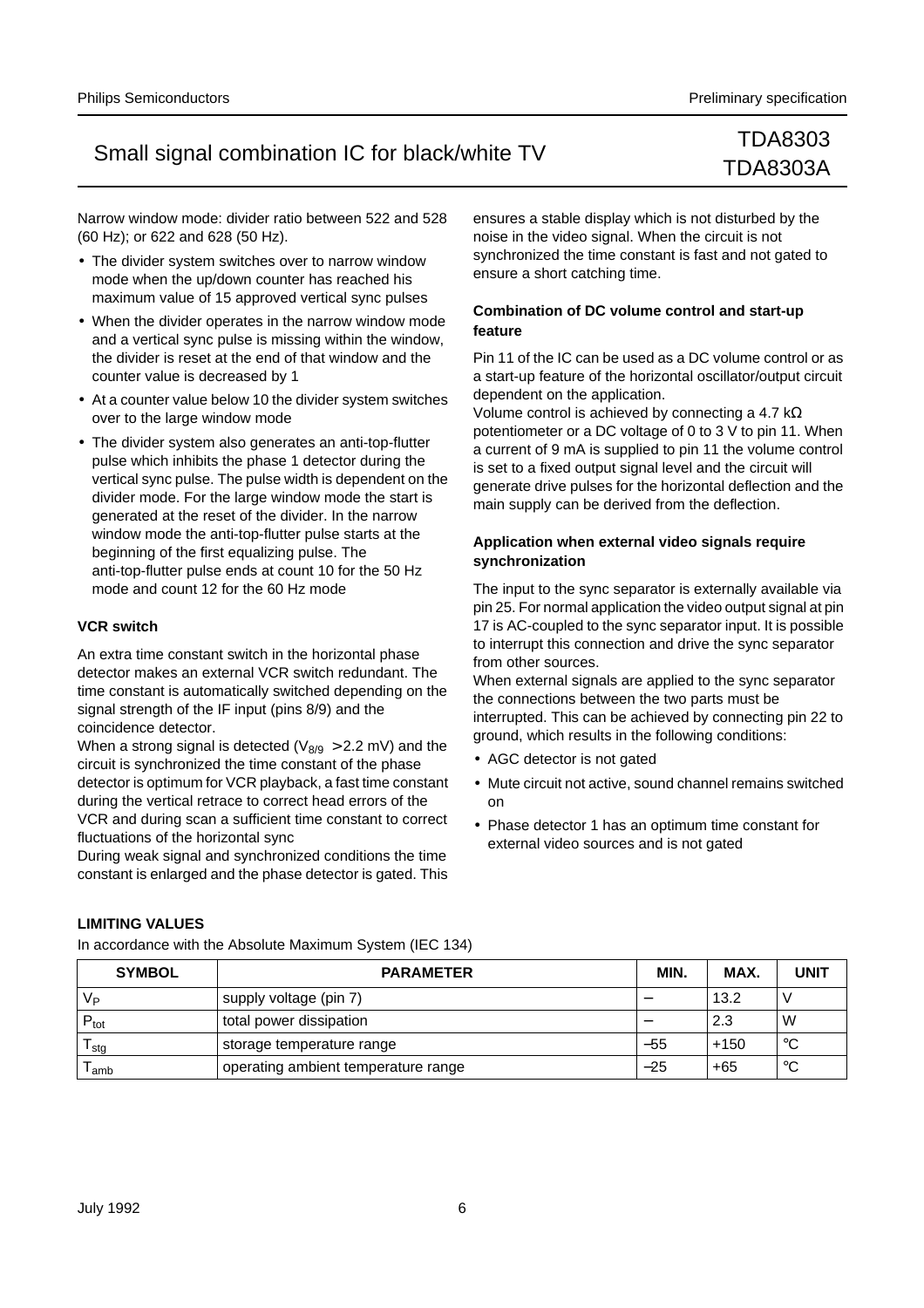# TDA8303A

## **CHARACTERISTICS**

 $V_P = 12$  V; T<sub>amb</sub> = 25 °C; carrier 38.9 MHz negative modulation, unless otherwise specified

| <b>SYMBOL</b>       | <b>PARAMETER</b>                                                   | <b>CONDITIONS</b>               | MIN.                     | TYP.                     | MAX.                     | <b>UNIT</b> |
|---------------------|--------------------------------------------------------------------|---------------------------------|--------------------------|--------------------------|--------------------------|-------------|
| Supply (pin 7)      |                                                                    |                                 |                          |                          |                          |             |
| V <sub>P</sub>      | supply voltage range                                               |                                 | 9.5                      | 12                       | 13.2                     | V           |
| Ιp                  | supply current                                                     | no input                        | 90                       | 125                      | 160                      | mA          |
| $I_{11}$            | start current (pin 11)                                             | note 1                          | —                        | 6.5                      | 9                        | mA          |
| $V_{11}$            | start voltage horizontal oscillator                                |                                 | 9.5                      |                          |                          | $\vee$      |
| $V_{11}$            | start protection level                                             | $I_{11} = 12$ mA                | —                        | $\overline{\phantom{0}}$ | 16.5                     | V           |
|                     | IF Amplifier (pins 8 and 9)                                        |                                 |                          |                          |                          |             |
| $V_{8-9(RMS)}$      | input sensitivity (RMS value)                                      | at 38.9 MHz;<br>note 2          | 25                       | 40                       | 65                       | μV          |
| $V_{8-9(RMS)}$      | input sensitivity (RMS value)                                      | at 45.75 MHz;<br>notes 2 and 25 | 25                       | 40                       | 65                       | $\mu$ V     |
| $R_{8-9}$           | differential input resistance                                      | note 3                          | $\overline{\phantom{0}}$ | 1300                     | $\overline{\phantom{0}}$ | Ω           |
| $C_{8-9}$           | differential input capacitance                                     | note 3                          |                          | 5                        | $\overline{\phantom{0}}$ | pF          |
| $G_{8-9}$           | gain control range                                                 |                                 | $\overline{\phantom{0}}$ | 74                       | $\overline{\phantom{0}}$ | dB          |
| $\Delta V_{17}$     | output signal expansion for 46 dB input signal<br>variation        | note 4                          |                          | 1                        |                          | dB          |
| $V_{8-9}$           | maximum input signal                                               |                                 | 100                      | 170                      | $\overline{\phantom{0}}$ | mV          |
|                     | Video Amplifier (note 5)                                           |                                 |                          |                          |                          |             |
| $V_{17}$            | zero signal output level                                           | note 6                          |                          | 5.4                      | $\overline{a}$           | V           |
| $V_{17}$            | peak sync level                                                    |                                 | 2.3                      | 2.5                      | 2.7                      | V           |
| $V_{17}$            | video output signal amplitude                                      | note 7                          | 2.3                      | 2.65                     | 3.0                      | $\vee$      |
| $V_{17}$            | white spot threshold level                                         |                                 | —                        | 5.7                      | —                        | V           |
| $V_{17}$            | white spot insertion level                                         |                                 |                          | 3.8                      | $\overline{a}$           | $\vee$      |
| $Z_{17}$            | video output impedance                                             |                                 |                          | 25                       | $\overline{\phantom{0}}$ | Ω           |
| $I_{17}$            | internal bias current of npn emitter follower<br>output transistor |                                 | 1.4                      | 1.8                      | $\overline{a}$           | mA          |
| I <sub>source</sub> | maximum source current (pin 17)                                    |                                 | 10                       | $\overline{\phantom{0}}$ | $\overline{\phantom{0}}$ | mA          |
| B                   | bandwidth of demodulated output signal                             |                                 | 5                        | $\overline{7}$           | $\overline{\phantom{0}}$ | <b>MHz</b>  |
| $G_{17}$            | differential gain                                                  | note 8                          |                          | 4                        | 8                        | %           |
| $\phi$              | differential phase                                                 | note 8                          | $\overline{\phantom{0}}$ | $\overline{c}$           | 5                        | deg.        |
| <b>NL</b>           | video non linearity                                                | note 9                          | $\overline{\phantom{0}}$ | $\overline{2}$           | 5                        | $\%$        |
|                     | intermodulation                                                    | note 10                         |                          |                          |                          |             |
|                     | 1.1 MHz; blue                                                      |                                 | 50                       | 60                       |                          | dB          |
|                     | 1.1 MHz; yellow                                                    |                                 | 50                       | 60                       | —                        | dB          |
|                     | 3.3 MHz; blue                                                      |                                 | 55                       | 65                       |                          | dB          |
|                     | 3.3 MHz; yellow                                                    |                                 | 55                       | 65                       |                          | dB          |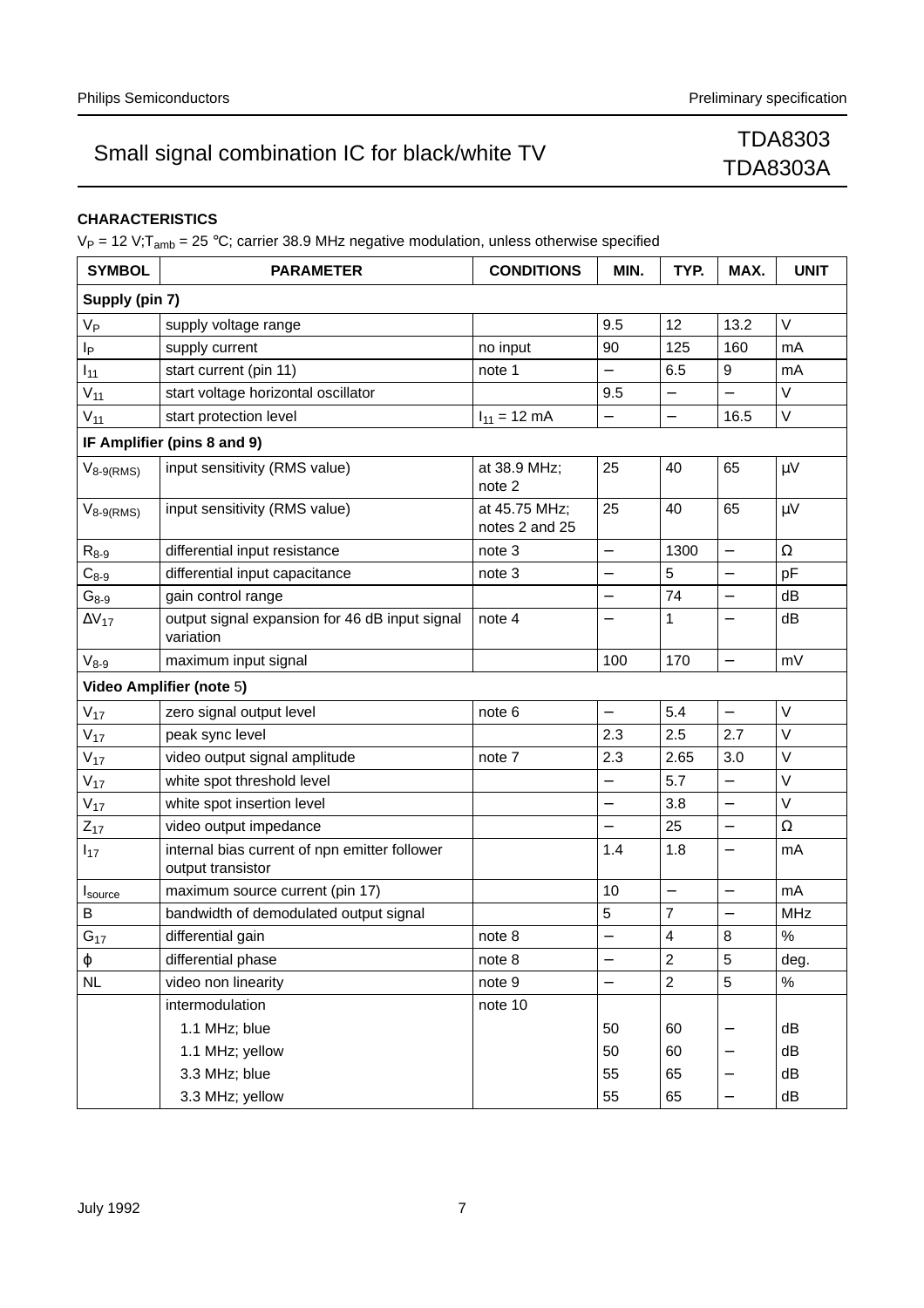| <b>SYMBOL</b>      | <b>PARAMETER</b>                                           | <b>CONDITIONS</b>            | MIN.                     | TYP.                     | MAX.                     | <b>UNIT</b> |
|--------------------|------------------------------------------------------------|------------------------------|--------------------------|--------------------------|--------------------------|-------------|
| S/N                | signal-to-noise ratio                                      | 10 mV input<br>signal        | 50                       | 57                       |                          | dB          |
| S/N                | signal-to-noise ratio                                      | end of gain<br>control range | 50                       | 62                       | $\overline{\phantom{0}}$ | dB          |
| $V_{17}$           | residual carrier signal                                    |                              | $\overline{\phantom{0}}$ | $\overline{2}$           | 10                       | mV          |
| $V_{17}$           | residual 2nd harmonic of carrier signal                    |                              |                          | $\overline{2}$           | 10                       | mV          |
| <b>Tuner AGC</b>   |                                                            |                              |                          |                          |                          |             |
| $V_{8-9(RMS)}$     | minimum starting point for tuner take-over<br>(RMS value)  |                              | $\qquad \qquad -$        | $\overline{\phantom{0}}$ | 0.2                      | mV          |
| $V_{8-9(RMS)}$     | maximum starting point for tuner take-over<br>(RMS value)  |                              | 100                      | 150                      | $\overline{\phantom{0}}$ | mV          |
| I <sub>5</sub>     | maximum tuner AGC output swing                             | $V_5 = 3 V$                  | 4                        | $\overline{\phantom{0}}$ | $\overline{\phantom{0}}$ | mA          |
| V <sub>5</sub>     | output saturation voltage                                  | $I_5 = 2 mA$                 |                          |                          | 300                      | mV          |
| IL.                | leakage current (pin 5)                                    |                              |                          | $\overline{\phantom{0}}$ | 1                        | μA          |
| $\Delta V_1$       | input signal variation complete tuner control              |                              | 0.2                      | $\overline{2}$           | $\overline{\mathbf{4}}$  | dB          |
| $V_1$              | minimum voltage tuner take-over                            |                              |                          |                          | 1                        | $\vee$      |
| <b>AFC circuit</b> |                                                            |                              |                          |                          |                          |             |
| $I_{19}$           | AFC sample-and-hold switch-off current                     |                              | 0.1                      | $\overline{a}$           | $\equiv$                 | mA          |
| l <sub>O</sub>     | output current (pin 19)                                    | $V_{19} = 0 V$               |                          | 0.1                      | 0.3                      | mA          |
| ILΟ                | output leakage current (pin 19)                            |                              |                          |                          | $\overline{2}$           | $\mu$ A     |
| $V_{18}$           | AFC output voltage swing                                   | notes 18 and 19              | 10.5                     | $\overline{a}$           | 11.5                     | $\vee$      |
| $I_{18}$           | available output current                                   |                              | 0.2                      | $\overline{\phantom{0}}$ | $\equiv$                 | mA          |
|                    | control slope                                              |                              |                          | 100                      | $\overline{\phantom{0}}$ | mV/kHz      |
| $V_{\rm O}$        | output voltage (pin 18)                                    | AFC off                      | 5.5                      | 6                        | 6.5                      | V           |
| $R_{\rm O}$        | AFC output resistance                                      |                              |                          | 40                       | $\overline{\phantom{0}}$ | $k\Omega$   |
| $V_{18}$           | output voltage swing                                       | notes 25 and 26              | $\equiv$                 | 11                       | $\equiv$                 | $\vee$      |
|                    | control slope                                              | notes 25 and 26              |                          | 80                       | $\overline{a}$           | mV/kHz      |
| $V_{18}$           | output voltage shift with respect to<br>$V_1 = 10$ mV(RMS) | notes 25 and 26              | $\qquad \qquad -$        | $-2$                     | $\overline{\phantom{0}}$ | V           |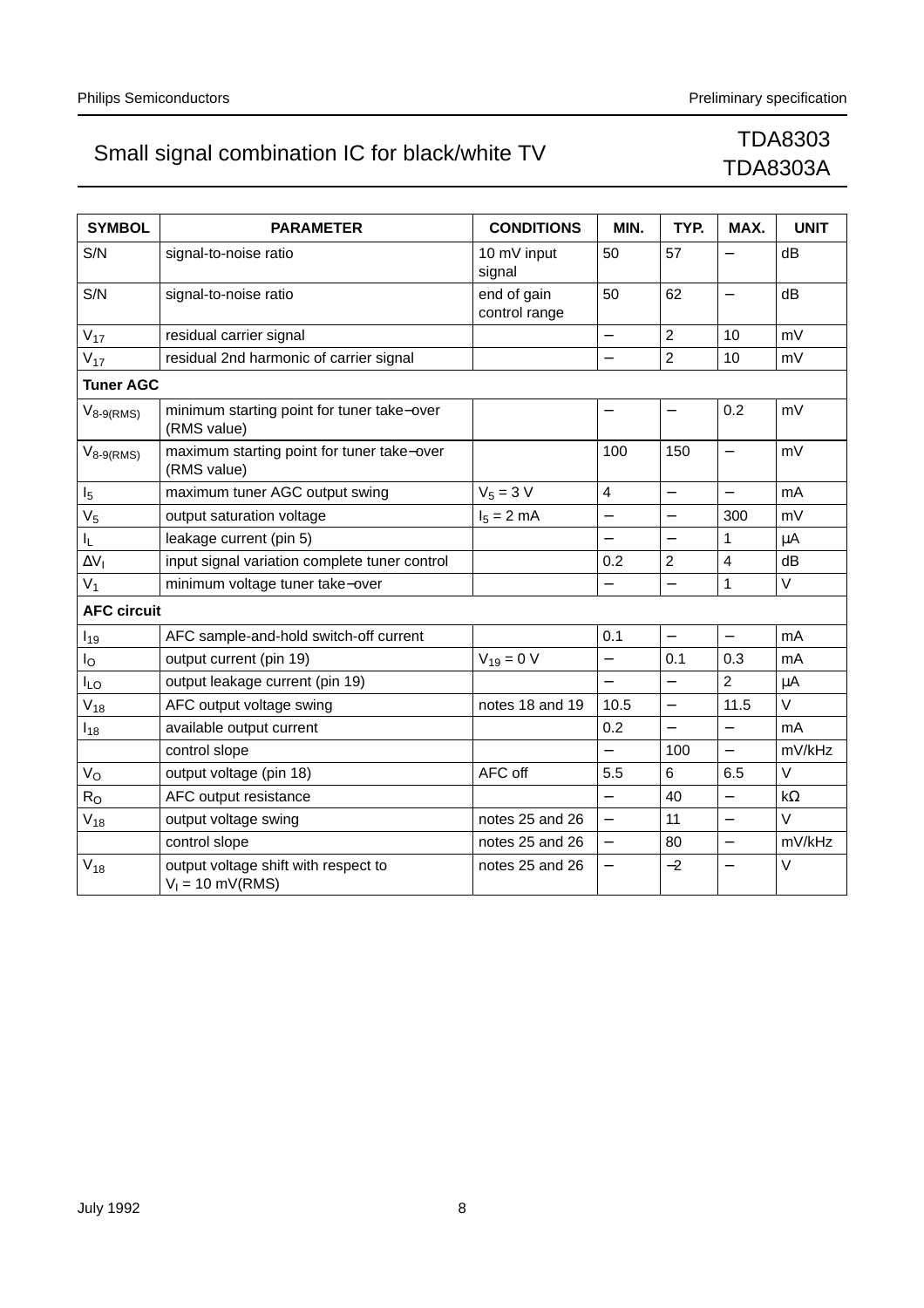| <b>SYMBOL</b>         | <b>PARAMETER</b>                                                                                        | <b>CONDITIONS</b>                                                                                                    | MIN.                     | TYP.       | MAX.                     | <b>UNIT</b> |
|-----------------------|---------------------------------------------------------------------------------------------------------|----------------------------------------------------------------------------------------------------------------------|--------------------------|------------|--------------------------|-------------|
|                       | Sound circuit (note 12)                                                                                 |                                                                                                                      |                          |            |                          |             |
| $V_{15}$              | input limiting voltage                                                                                  | $V_{O(max)} = -3 dB$                                                                                                 | $\qquad \qquad -$        | 400        | 800                      | μV          |
| $R_{15}$              | input resistance                                                                                        |                                                                                                                      |                          | 2.6        |                          | $k\Omega$   |
| $C_{15}$              | input capacitance                                                                                       |                                                                                                                      |                          | 6          | $\overline{\phantom{0}}$ | pF          |
| <b>AMS</b>            | AM suppression                                                                                          | note 13                                                                                                              | 53                       | 58         | $\equiv$                 | dB          |
| $V_{12(RMS)}$         | AF output signal (RMS value)                                                                            | note 14                                                                                                              | 400                      | 600        | 800                      | mV          |
| $V_{12(RMS)}$         | AF output signal when pin 11 is used as a<br>starting pin or connected to V <sub>P</sub><br>(RMS value) | $\Delta f = 50$ kHz                                                                                                  | 500                      | 900        | 1500                     | mV          |
| $Z_{12}$              | AF output impedance                                                                                     |                                                                                                                      | $\overline{\phantom{0}}$ | 25         | 100                      | $\Omega$    |
| THD                   | total harmonic distortion                                                                               | note 15                                                                                                              |                          | 0.5        | $\overline{2}$           | %           |
| <b>RR</b>             | ripple rejection                                                                                        | volume control<br>$-20$ dB;<br>$f_k = 100$ Hz                                                                        |                          | 35         | $\overline{\phantom{0}}$ | dB          |
| $V_{12}$              | output voltage when muted                                                                               |                                                                                                                      | $\overline{\phantom{0}}$ | 2.5        | $\qquad \qquad -$        | V           |
| $V_{12}$              | output level shift due to muting                                                                        | volume control<br>$-20$ dB                                                                                           |                          |            | 0.5                      | dB          |
| S/N                   | signal-to-noise ratio                                                                                   | note 16                                                                                                              | $\overline{\phantom{0}}$ | 47         | $\overline{\phantom{0}}$ | dB          |
| $V_{11}$              | voltage with pin 11 disconnected                                                                        |                                                                                                                      |                          | 6          | $\overline{\phantom{0}}$ | V           |
| $I_{11}$              | current with pin 11 short-circuited to ground                                                           |                                                                                                                      |                          | 1          | $\overline{\phantom{0}}$ | mA          |
| $V_{12}$              | temperature dependence of the output signal<br>amplitude                                                | $T_{amb}$ = 20 to 65<br>$\rm{^{\circ}C}$ :<br>-30 dB volume<br>control and<br>voltage of pin 11<br>fixed;<br>note 17 | $\overline{\phantom{0}}$ | 2.5        | $\overline{\phantom{0}}$ | dB          |
|                       | Volume control (note 17; see Fig.8)                                                                     |                                                                                                                      |                          |            |                          |             |
| $R_{11}$              | external control resistor                                                                               | note 17                                                                                                              |                          | 4.7        | $\overline{\phantom{0}}$ | $k\Omega$   |
| OSS                   | suppression of output signal during mute<br>condition                                                   |                                                                                                                      | 60                       | 66         | $\overline{\phantom{0}}$ | dB          |
|                       | Horizontal synchronization circuit (see Fig.9)                                                          |                                                                                                                      |                          |            |                          |             |
| <b>SYNC SEPARATOR</b> |                                                                                                         |                                                                                                                      |                          |            |                          |             |
| $V_{25}$              | required sync pulse amplitude                                                                           | note 20                                                                                                              | 200                      | 750        | $\overline{\phantom{0}}$ | mV          |
| $I_{25}$              | input current (pin 25)                                                                                  | $V_{25}$ > 5 V                                                                                                       |                          | 8          | $\overline{\phantom{0}}$ | μA          |
|                       |                                                                                                         | $V_{25} = 0 V$                                                                                                       | $\overline{\phantom{0}}$ | 10         | $\qquad \qquad -$        | mA          |
| FIRST CONTROL LOOP    |                                                                                                         |                                                                                                                      |                          |            |                          |             |
| $\pm\Delta f$         | PLL holding range                                                                                       |                                                                                                                      | $\overline{\phantom{0}}$ | 1500       | 2000                     | Hz          |
| $\pm \Delta f$        | PLL catching range                                                                                      |                                                                                                                      | 600                      | 1500       |                          | Hz          |
|                       | control sensitivity to oscillator                                                                       | note 21                                                                                                              |                          | see Fig.10 |                          |             |
| $V_{8-9}$             | IF input signal at which the time constant is<br>switched (RMS value)                                   | strong-to-weak                                                                                                       |                          | 2.2        |                          | mV          |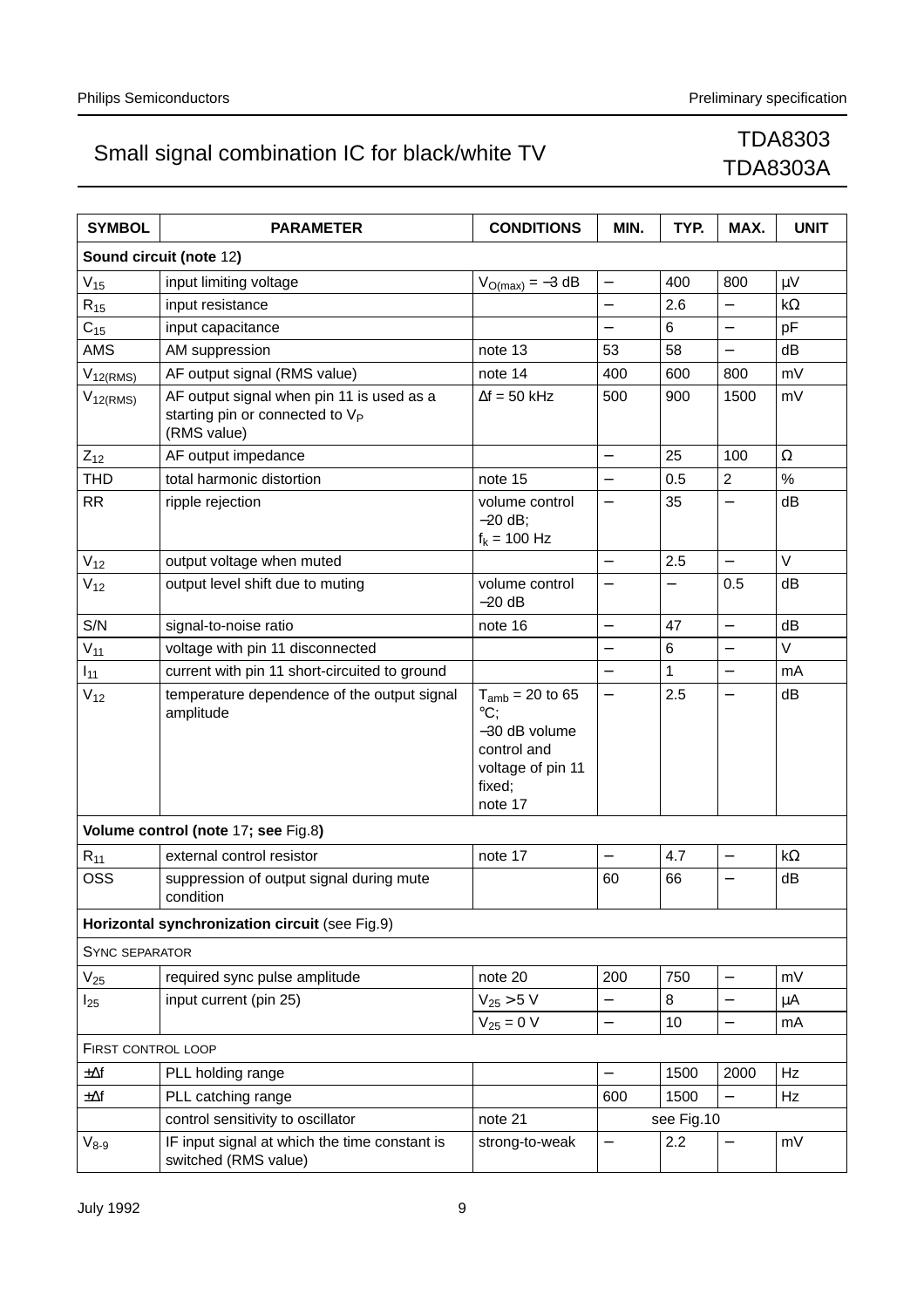| <b>SYMBOL</b>                                   | PARAMETER                                                                     | <b>CONDITIONS</b>                    | MIN.                     | TYP.                     | MAX.                     | <b>UNIT</b>         |
|-------------------------------------------------|-------------------------------------------------------------------------------|--------------------------------------|--------------------------|--------------------------|--------------------------|---------------------|
|                                                 | SECOND CONTROL LOOP (POSITIVE EDGE)                                           |                                      |                          |                          |                          |                     |
| $\delta t_{\sf d}$<br>$\overline{\delta t_{o}}$ | control sensitivity                                                           | note 22                              |                          | 100                      | $\overline{\phantom{0}}$ |                     |
| $t_d$                                           | control range                                                                 |                                      | $\qquad \qquad -$        | 25                       | $\qquad \qquad -$        | μs                  |
|                                                 | PHASE ADJUSTMENT (VIA SECOND CONTROL LOOP)                                    |                                      |                          |                          |                          |                     |
|                                                 | control sensitivity                                                           |                                      | $\overline{\phantom{0}}$ | 25                       | —                        | $\mu A/\mu s$       |
| α                                               | maximum allowed phase shift                                                   |                                      | $\overline{\phantom{0}}$ | ±2                       | $\overline{\phantom{0}}$ | $\mu s$             |
|                                                 | <b>HORIZONTAL OSCILLATOR</b>                                                  |                                      |                          |                          |                          |                     |
| $f_{fr}$                                        | free running frequency                                                        | $R = 34.3 k\Omega$ ;<br>$C = 2.7 nF$ | $\qquad \qquad -$        | 15625                    |                          | Hz                  |
| Δf                                              | spread with fixed external components                                         |                                      | —                        | $\overline{\phantom{0}}$ | 4                        | $\%$                |
| $\Delta f_{fr}$                                 | frequency variations with supply voltage from<br>9.5 to 13.2 V                |                                      |                          |                          | $\overline{2}$           | $\%$                |
| $\Delta f_T$                                    | frequency variation with temperature                                          | note 25                              | $\overline{a}$           | $-1.6$                   | $\overline{\phantom{0}}$ | $Hz$ <sup>o</sup> C |
| $\Delta f_{\text{fr}}$                          | maximum frequency deviation at start of<br>horizontal output                  |                                      |                          |                          | 10                       | %                   |
| $\Delta f$                                      | frequency variation when only noise is<br>received                            | note 25                              | $\overline{\phantom{0}}$ | $\overline{\phantom{0}}$ | 500                      | Hz                  |
|                                                 | HORIZONTAL OUTPUT (PIN 26; OPEN COLLECTOR)                                    |                                      |                          |                          |                          |                     |
| $V_{26}$                                        | output limiting voltage                                                       |                                      |                          | $\overline{\phantom{0}}$ | 16.5                     | V                   |
| VOL                                             | LOW level output voltage                                                      | $I_{sink}$ = 10 mA                   |                          | 0.2                      | 0.5                      | $\vee$              |
| I <sub>sink</sub>                               | maximum sink current                                                          |                                      | 10                       | $\overline{\phantom{0}}$ | $\overline{\phantom{0}}$ | mA                  |
|                                                 | duty factor of output signal                                                  |                                      |                          | 46                       |                          | %                   |
| $t_r$                                           | rise time of output pulse                                                     |                                      | $\overline{\phantom{0}}$ | 260                      | $\overline{\phantom{0}}$ | ns                  |
| $t_{\rm f}$                                     | fall time of output pulse                                                     |                                      | —                        | 100                      | $\overline{\phantom{0}}$ | ns                  |
|                                                 | HORIZONTAL FLYBACK INPUT (PIN 27)                                             |                                      |                          |                          |                          |                     |
| $I_{27}$                                        | required input current during flyback pulse                                   |                                      | 0.01                     | $\qquad \qquad -$        | 1.0                      | mA                  |
|                                                 | <b>COINCIDENCE DETECTOR</b>                                                   |                                      |                          |                          |                          |                     |
| $V_{22}$                                        | voltage for in-sync condition                                                 |                                      | $\overline{\phantom{0}}$ | 9.8                      | $\overline{\phantom{0}}$ | $\vee$              |
| $V_{22}$                                        | voltage for no-sync condition                                                 | no signal                            |                          | 1.5                      |                          | $\vee$              |
| $V_{22}$                                        | switching level to the phase detector from fast<br>to slow                    |                                      | 6.2                      | 6.7                      | 7.2                      | $\vee$              |
| $V_{22}$                                        | hysteresis slow to fast                                                       |                                      |                          | 0.6                      | $\overline{\phantom{0}}$ | $\vee$              |
| $V_{22}$                                        | switching level to activate the mute function<br>(transmitter identification) |                                      | 2.5                      | 2.8                      | 3.1                      | $\vee$              |
| $V_{22}$                                        | hysteresis mute function                                                      |                                      | $\overline{\phantom{0}}$ | $\overline{2}$           | $\overline{\phantom{0}}$ | $\vee$              |
| $t_d$                                           | delay of mute release after transmitter<br>insertion                          |                                      |                          | $\qquad \qquad -$        | 300                      | μs                  |
|                                                 | allowable load on pin 22                                                      |                                      | $\qquad \qquad -$        | $\overline{\phantom{0}}$ | 10                       | $\mu$ A             |
| $\rm V_{22}$                                    | external video mode                                                           |                                      | $\overline{\phantom{0}}$ | $\qquad \qquad -$        | 0.7                      | V                   |
| $I_{22}$                                        | current at pin 22                                                             | $V_{22} = 0 V$                       | $\frac{1}{2}$            | $\qquad \qquad -$        | 0.8                      | mA                  |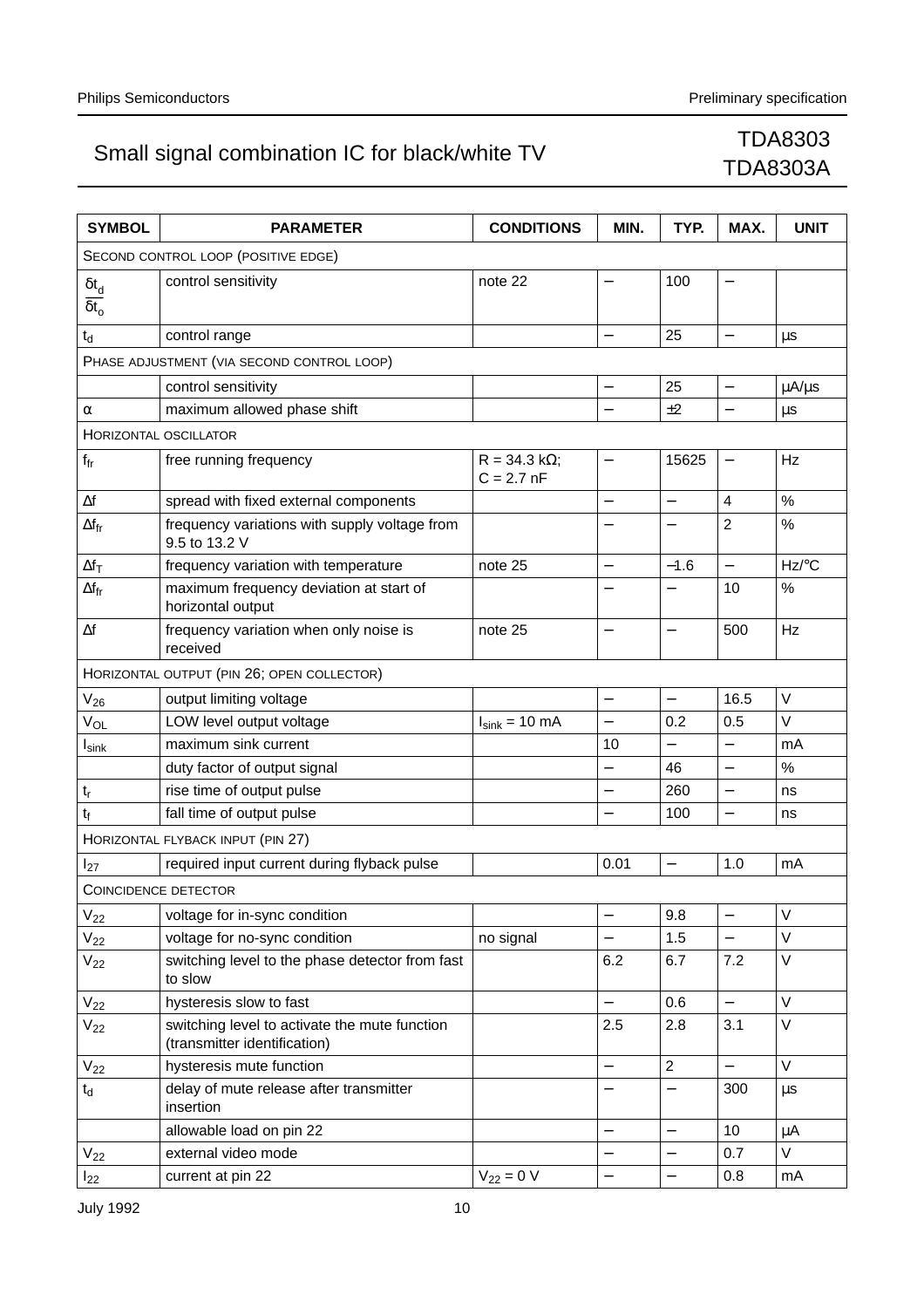# TDA8303A

| <b>SYMBOL</b>          | <b>PARAMETER</b>                        | <b>CONDITIONS</b>          | MIN.                     | TYP. | MAX.                              | <b>UNIT</b> |
|------------------------|-----------------------------------------|----------------------------|--------------------------|------|-----------------------------------|-------------|
|                        | Vertical circuit (note 24)              |                            |                          |      |                                   |             |
|                        | <b>VERTICAL RAMP GENERATOR</b>          |                            |                          |      |                                   |             |
| I <sub>2</sub>         | input current during scan               |                            | —                        | —    | 2                                 | μA          |
| I <sub>2</sub>         | discharge current during retrace        |                            |                          | 0.8  |                                   | mA          |
| $V_{2(p-p)}$           | sawtooth amplitude (peak-to-peak value) |                            |                          | 1.9  |                                   | V           |
|                        | interlace timing of the internal pulses |                            | 30                       | 32   | 34                                | us          |
| <b>VERTICAL OUTPUT</b> |                                         |                            |                          |      |                                   |             |
| $I_3$                  | available output current                | $V_3 = 4 V$                |                          | —    | 3                                 | mA          |
| $V_3$                  | maximum available output voltage        | $I_3 = 0.1$ mA             | 4.4                      | 5    |                                   | $\vee$      |
|                        | <b>VERTICAL FEEDBACK INPUT</b>          |                            |                          |      |                                   |             |
| $V_4$                  | DC input voltage                        |                            | 2.9                      | 3.3  | 3.7                               | $\vee$      |
| $V_{4(p-p)}$           | AC input voltage (peak-to-peak value)   |                            | —                        | 1    |                                   | V           |
| $I_4$                  | input current                           |                            | $\overline{\phantom{0}}$ | —    | 12                                | μA          |
| $\Delta t_{p}$         | internal pre-correction to sawtooth     |                            | —                        | 3    | $\overbrace{\phantom{123221111}}$ | %           |
|                        | deviation amplitude                     | 50/60 Hz                   | —                        | —    | 4                                 | $\%$        |
|                        | temperature dependency of the amplitude | $T_{amb}$ = 20 to<br>65 °C |                          |      | 2                                 | $\%$        |

#### **Notes to the characteristics**

- 1. Pin 11 has a double function. When during switch-on a current of 9 mA is supplied to this pin, it is used to start the horizontal oscillator. The main supply can then be obtained from the horizontal deflection stage. When no current is supplied to this pin it can be used as a volume control.
- 2. On set AGC.
- 3. The input impedance has been chosen such that a SAW filter can be employed.
- 4. Measured with 0 dB =  $450 \mu V$ .
- 5. Measured at 10 mV RMS top sync input signal.
- 6. Projected zero point; i.e. with switched demodulator.
- 7. White 10% of the top sync amplitude.
- 8. Measured according to the test line illustrated by Fig.2. The differential gain is expressed as a percentage of the difference in peak amplitudes between the largest and smallest value relative to the subcarrier amplitude at blanking level. The differential phase is defined as the difference in degrees between the largest and smallest phase angle. The differential gain and phase are measured with a DSB signal.
- 9. This figure is valid for the complete video signal amplitude (peak white-to-black); see Fig.3. The non−linearity is expressed as a percentage of the maximum deviation of a luminance step from the mean step, with respect to the mean step.
- 10. The test set−up and input conditions are illustrated by Fig.4. The figures are measured at an input signal of 10 mV RMS.
- 11. Measured with a source impedance of  $75\Omega$ .

The signal-to-noise ratio = 20  $\log_{\frac{1}{10}} \frac{V_{\odot}}{V_{\odot}}$  black-to-white  $log \frac{U}{V_{n(RMS)}}$  at B = 5 MHz

12. The sound circuit is measured (unless otherwise specified) with an input signal of  $V_{15}$  of 50 mV RMS, a carrier frequency of 5.5 MHz at a ∆f of 27.5 kHz. The QL of the demodulator tuned circuit is 16 and the volume control is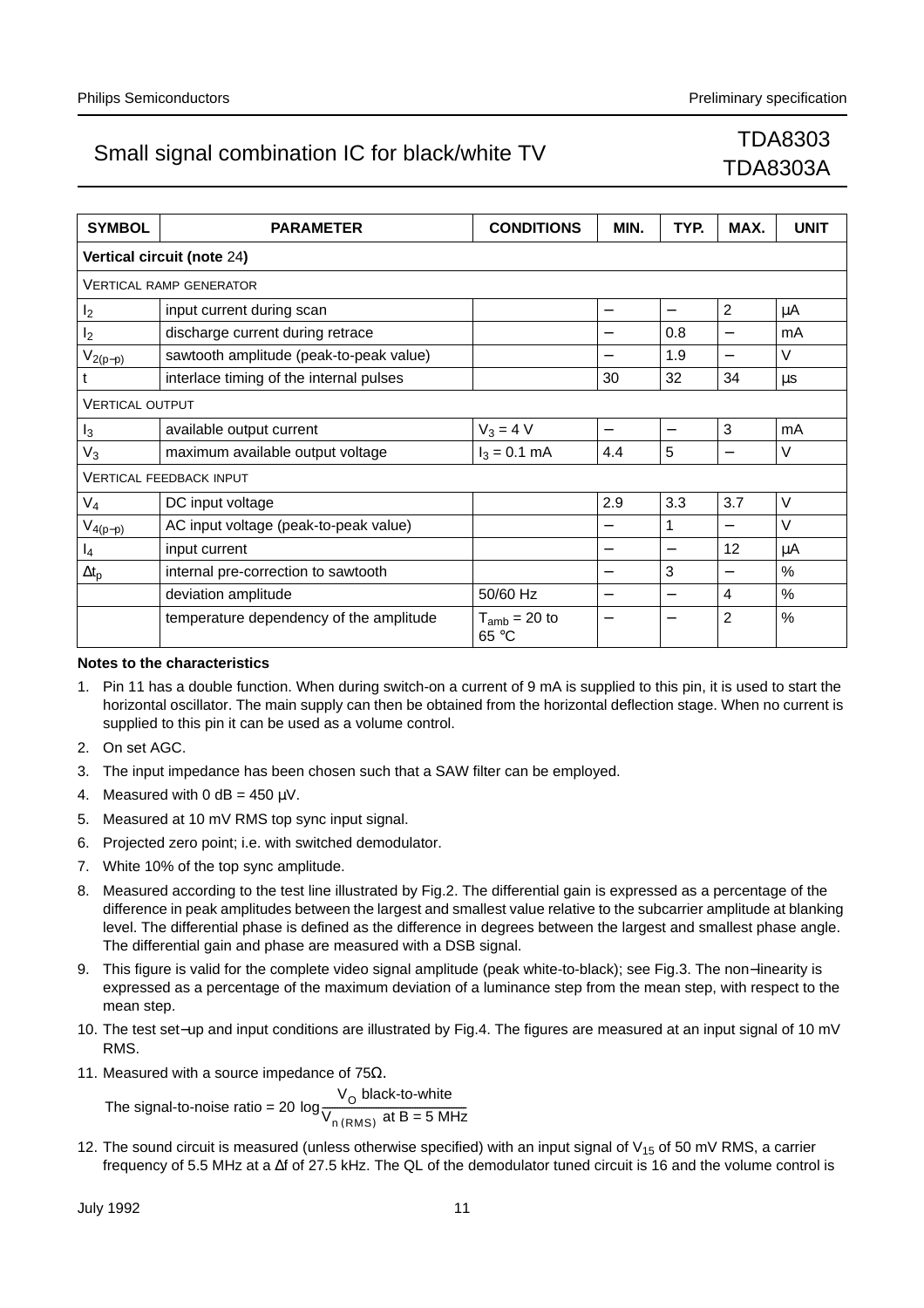# TDA8303A

connected to the supply. The reference circuit must be tuned in such a way that the output is symmetrical clipping at maximum volume.

- 13. The test set-up is illustrated by Fig.6. The AM rejection curve (typical) is illustrated by Fig.7.
- 14. The output signal is measured at a ∆f = 7.5 kHz and maximum volume control.
- 15. The demodulator tuned circuit must be tuned at minimum distortion.
- 16. Weighted noise, measured in accordance with CCIR 468.
- 17. See also note 1. The volume can be controlled by using a potentiometer connected to ground (value 4.7 kΩ) or by means of a variable direct voltage. In the latter event the relatively low input impedance must be taken into account.
- 18. The AFC control voltage is obtained by multiplying the IF output signal (which is also used to drive the synchronous demodulator) with a reference carrier. This reference carrier is obtained from the demodulator tuned circuit via a 90 degree phase shift network.The IF output signal has an asymmetrical frequency spectrum with respect to the carrier frequency. To avoid problems due to this asymmetrical signal the AFC circuit is followed by a sample-and-hold circuit which samples during the sync level. As a result the AFC output voltage contains no video information. The specified control slope decreases when the AFC output is loaded with two resistors between the voltage supply and ground.
- 19. At very weak input signals the drive signal for the AFC circuit will have a high noise content. This noise input has an asymmetrical frequency spectrum which will cause an offset of the AFC output voltage. The characteristics given for weak signals are measured with a SAW filter (OFW 1956) connected in front of the IC input signal such that the input signal of the IC is 150 µV RMS.
- 20. The minimum value is obtained by connecting a 1.8 kΩ resistor between pins 17 and 25. The slicing level can be varied by changing the value of this resistor (higher resistor value results in larger value of the minimum sync pulse amplitude). The slicing level is independent of the video information.
- 21. Frequency control is obtained by supplying a correction current to the oscillator RC network via a resistor connected between the phase 1 detector output and the oscillator network. The oscillator can be adjusted to the correct frequency by short circuiting the sync separator bias network (pin 25) to the voltage supply. To avoid the need of a VCR switch the time constant of the phase detector at strong input signals is sufficiently short to obtain a stable picture during VCR playback. During the vertical retrace period the time constant is even shorter so that the head−errors of the VCR are compensated at the beginning of scan. During conditions of weak signal (information derived from the AGC circuit) the time constant is increased to obtain a better noise immunity.
- 22. This figure is valid for an external load impedance of 82 k $\Omega$  between pin 28 and the phase adjustment potentiometer.
- 23. The functions in-sync/out-of-sync and transmitter identification have been combined on pin 22. The capacitor is charged during the sync pulse and discharged during the time difference between gating (6.5 µs) and the sync pulse.
- 24. The vertical scan is synchronized by means of a divider system. Therefore no frequency adjustment is required for the ramp generator. The divider detects whether the incoming signal has a vertical frequency of 50 or 60 Hz and corrects the vertical amplitude.
- 25. These figures are based on test samples.
- 26. Measured at an input signal amplitude of 150  $\mu$ V RMS (pin 18).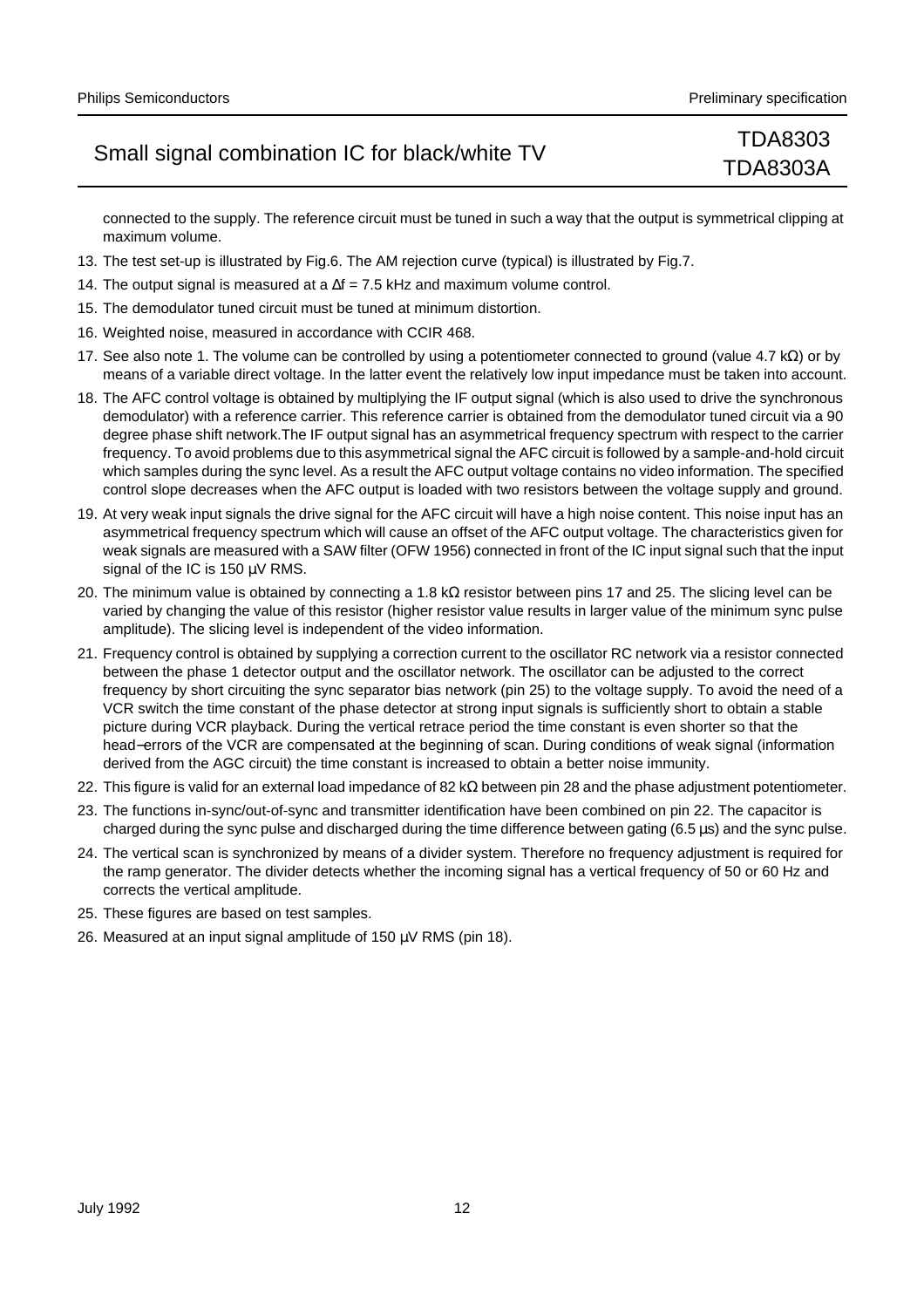TDA8303A

## Small signal combination IC for black/white TV TDA8303

# MLA667 t 100% 95%  $\exists$ 17.5% Ī 30% Fig.2 Video output signal.

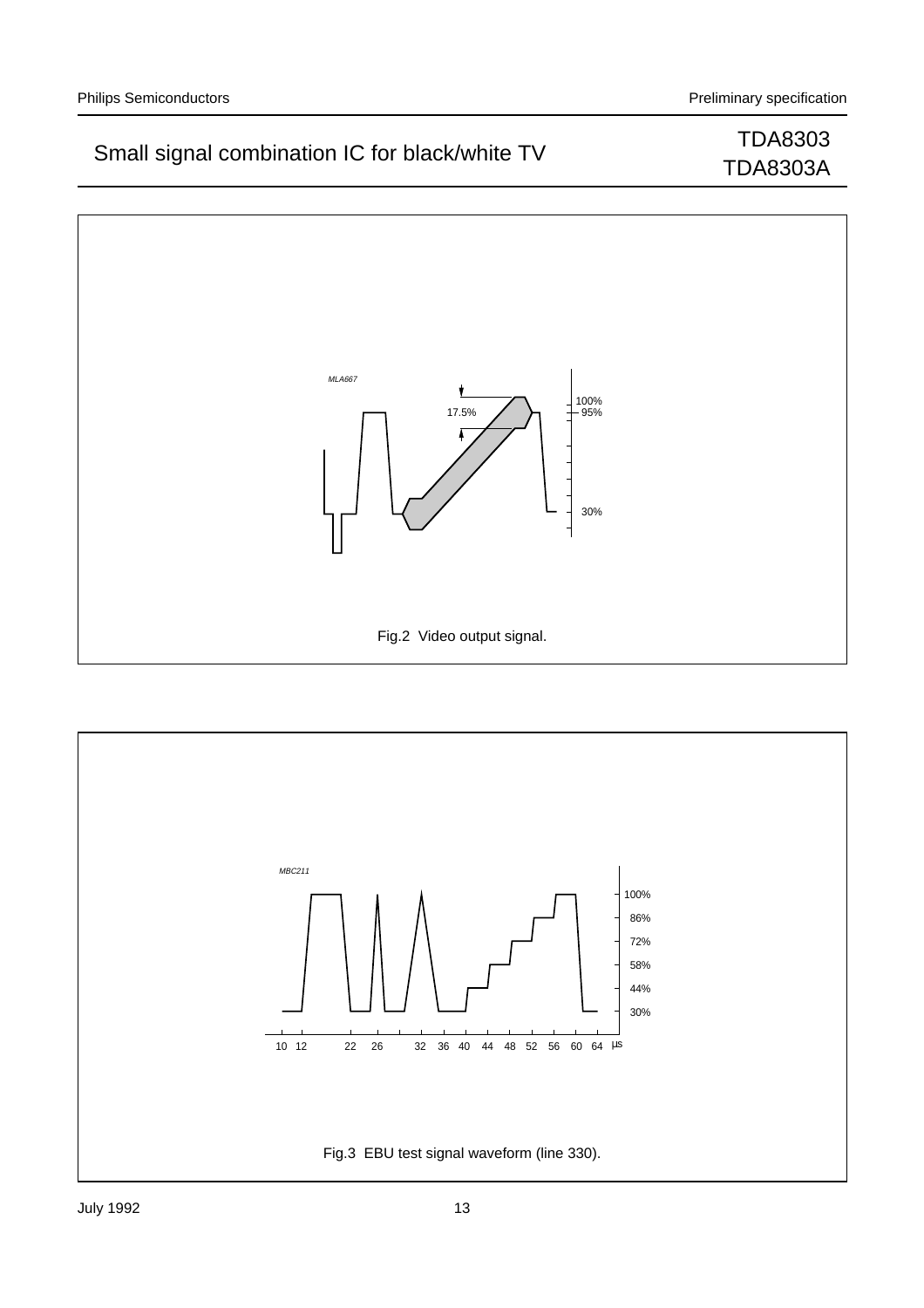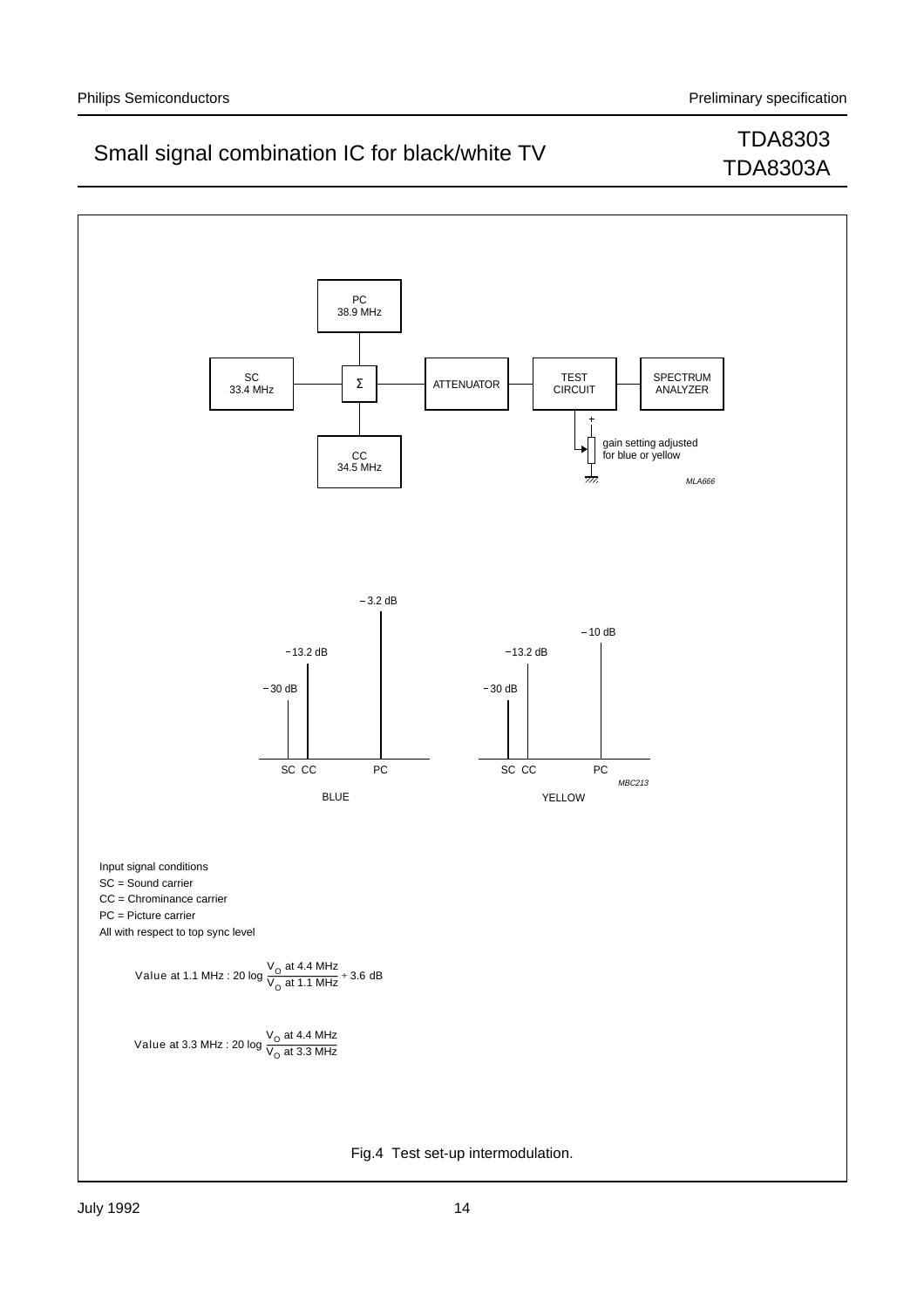

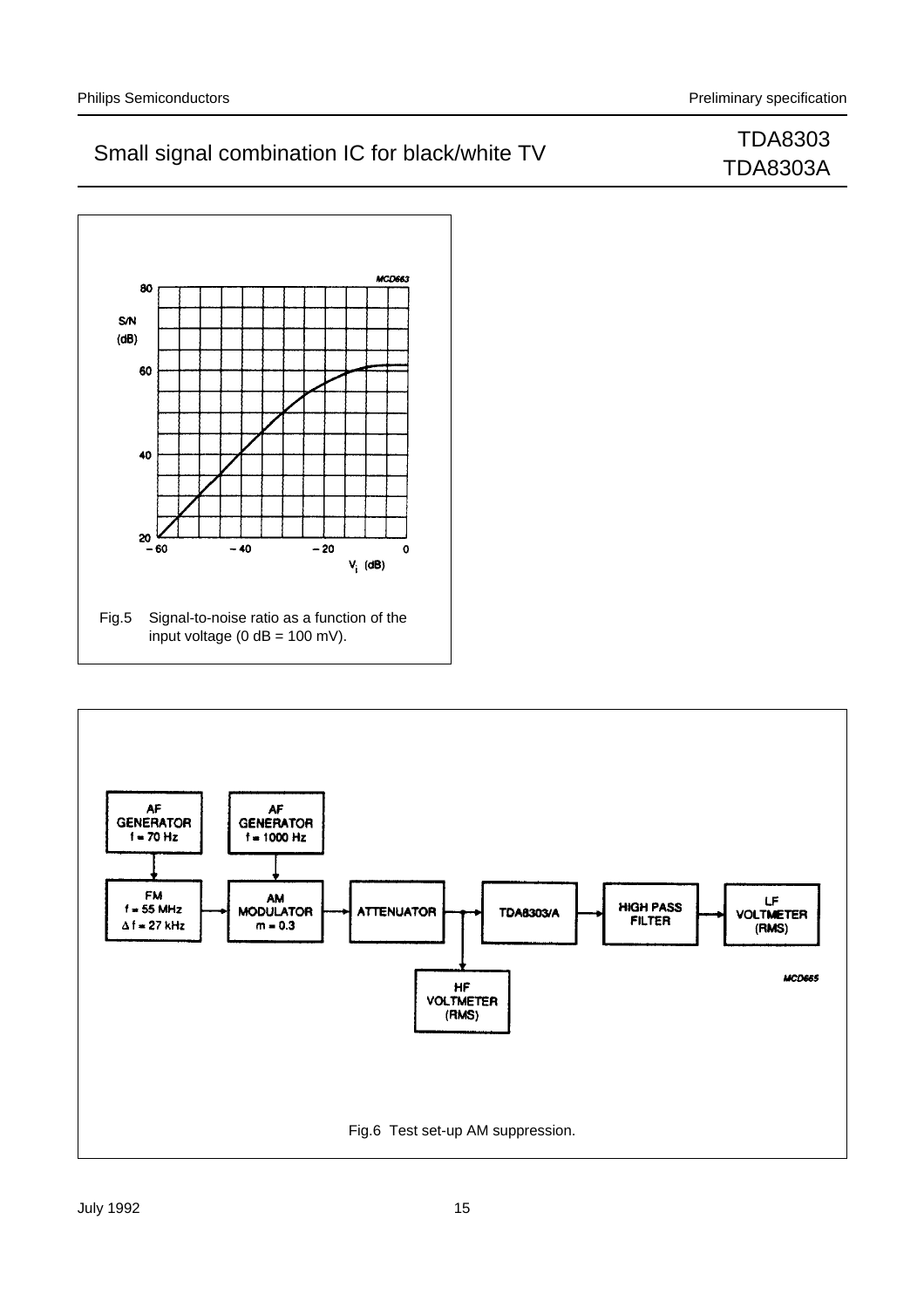

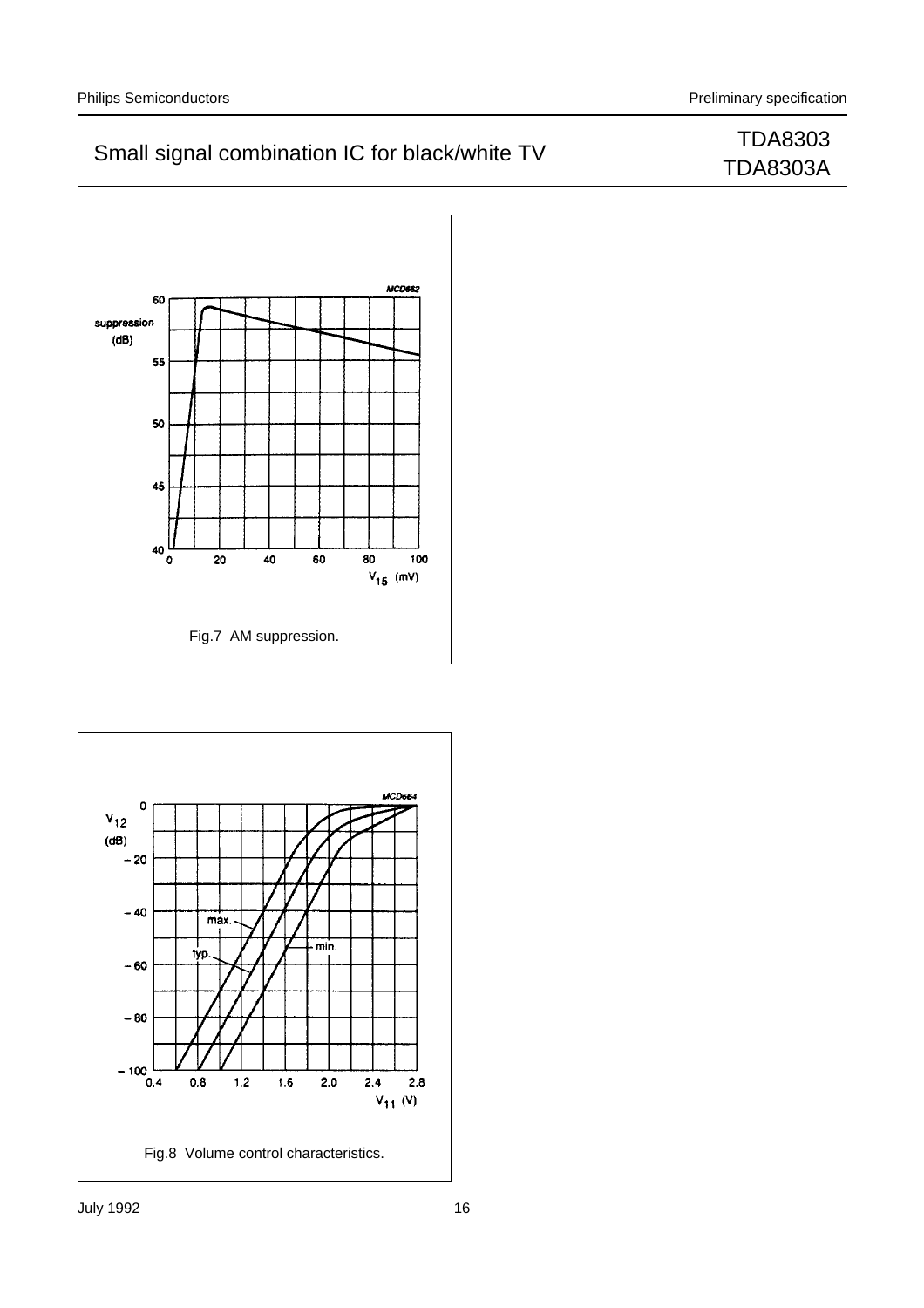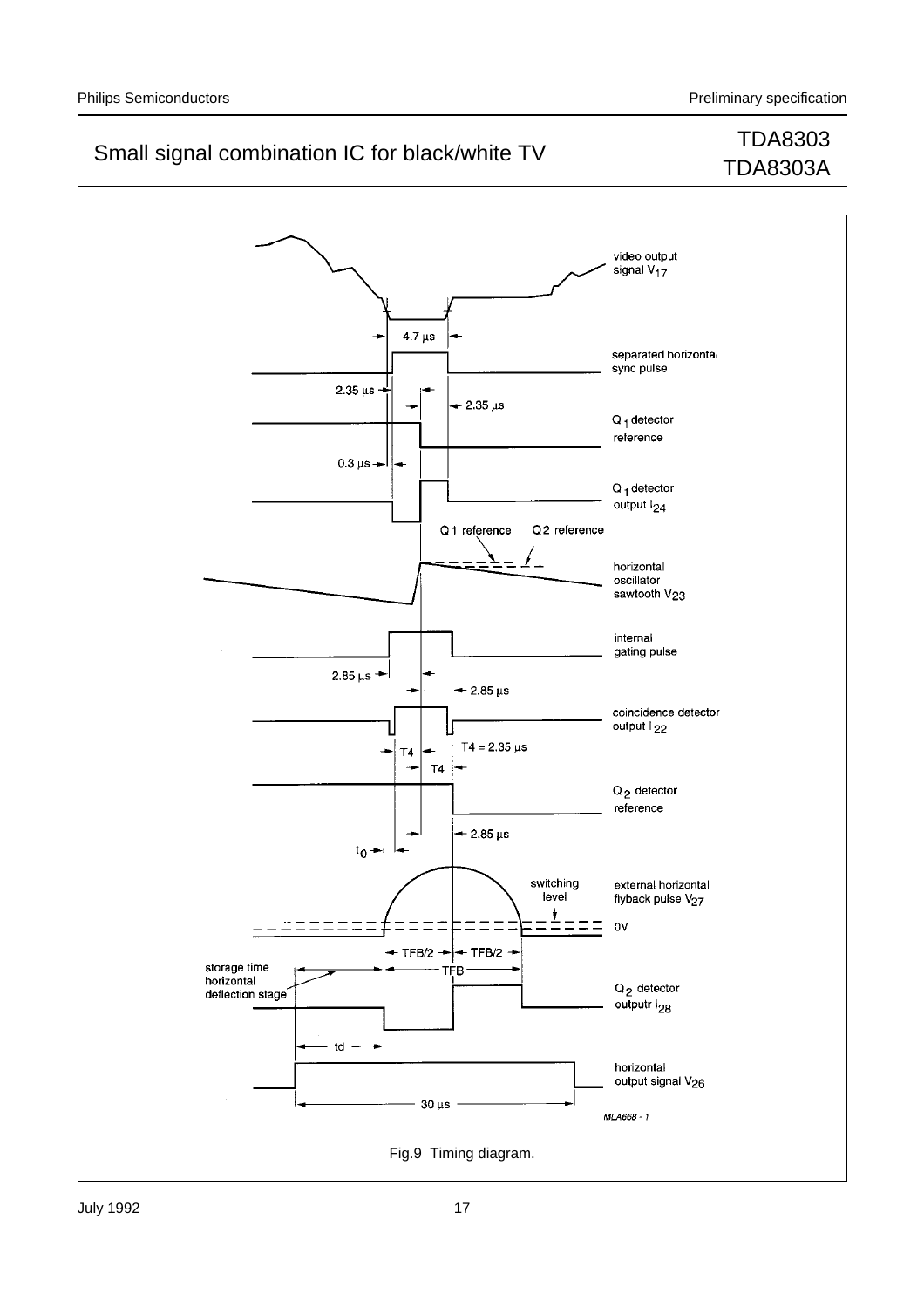|  | <b>Table 1</b> Switching levels coincidence detector |  |
|--|------------------------------------------------------|--|
|  |                                                      |  |

| <b>CONDITION</b>            | <b>CONTROL SENSITIVITY</b><br>HORIZONTAL OSCILLATOR (kHz/µS) |             |  |  |  |
|-----------------------------|--------------------------------------------------------------|-------------|--|--|--|
| $V_{22}$                    | $T2 - T1$                                                    | $T3 = SCAN$ |  |  |  |
| $V_{22}$ > 6.7 V<br>and     |                                                              |             |  |  |  |
| strong signal               | 11.3                                                         | 7.6         |  |  |  |
| weak signal                 | 1.3                                                          | 1.3         |  |  |  |
| $1 < V_{22} < 5.7 V$<br>and |                                                              |             |  |  |  |
| strong signal               | 11.3                                                         | 7.6         |  |  |  |
| weak signal                 | 11.3                                                         | 7.6         |  |  |  |
| $V_{22}$ < 0.7              | 11.3                                                         | 7.6         |  |  |  |



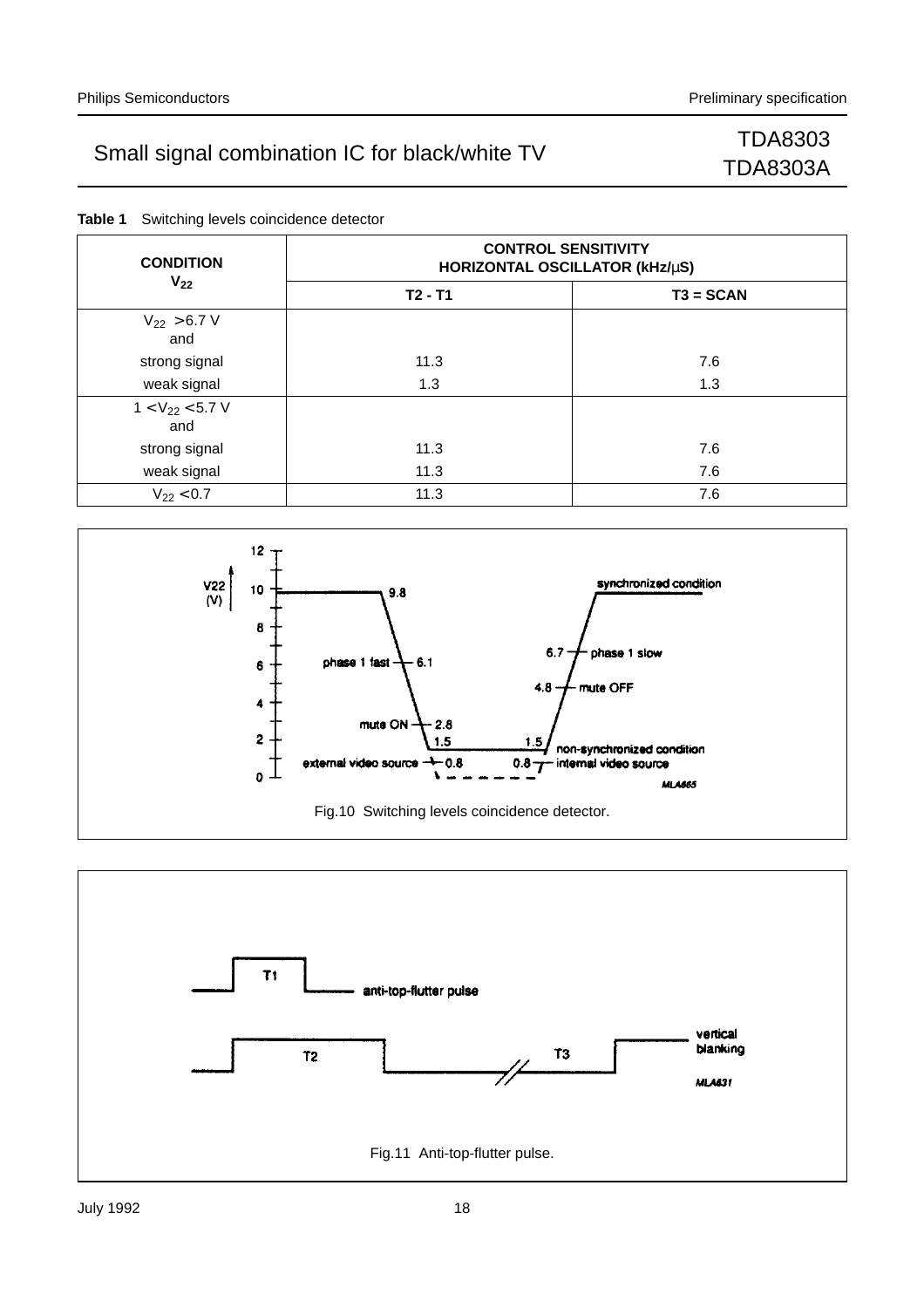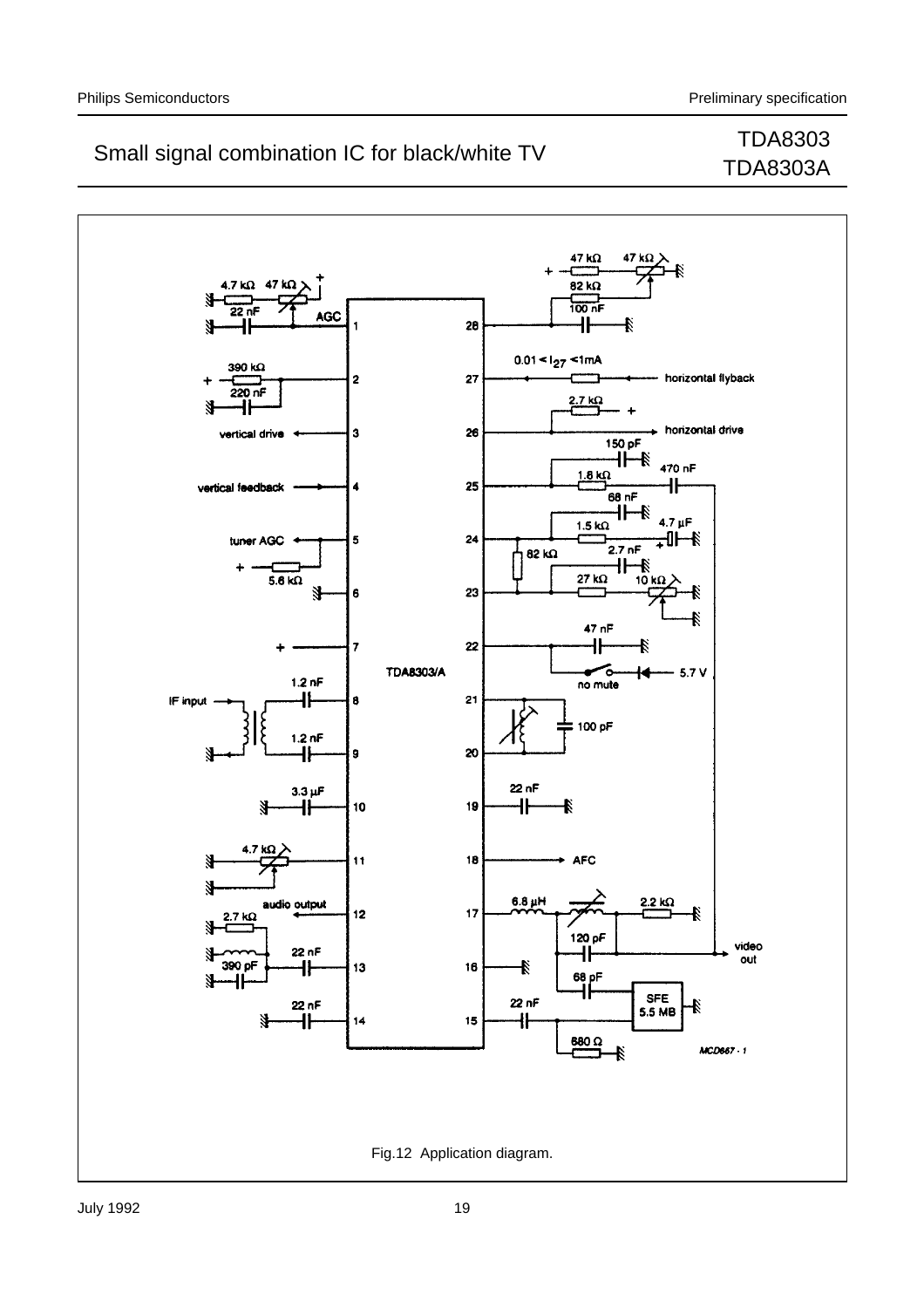TDA8303A

#### **PACKAGE OUTLINE**

**DIP28:** plastic dual in-line package; 28 leads (600 mil) **handbook**, full pagewidth **SOT117-1** 



#### **Note**

1. Plastic or metal protrusions of 0.25 mm maximum per side are not included.

| <b>OUTLINE</b> |            | <b>REFERENCES</b> |             |  | <b>EUROPEAN</b>   | <b>ISSUE DATE</b>          |
|----------------|------------|-------------------|-------------|--|-------------------|----------------------------|
| <b>VERSION</b> | <b>IEC</b> | <b>JEDEC</b>      | <b>EIAJ</b> |  | <b>PROJECTION</b> |                            |
| SOT117-1       | 051G05     | <b>MO-015AH</b>   |             |  | ⊕                 | $92 - 11 - 17$<br>95-01-14 |